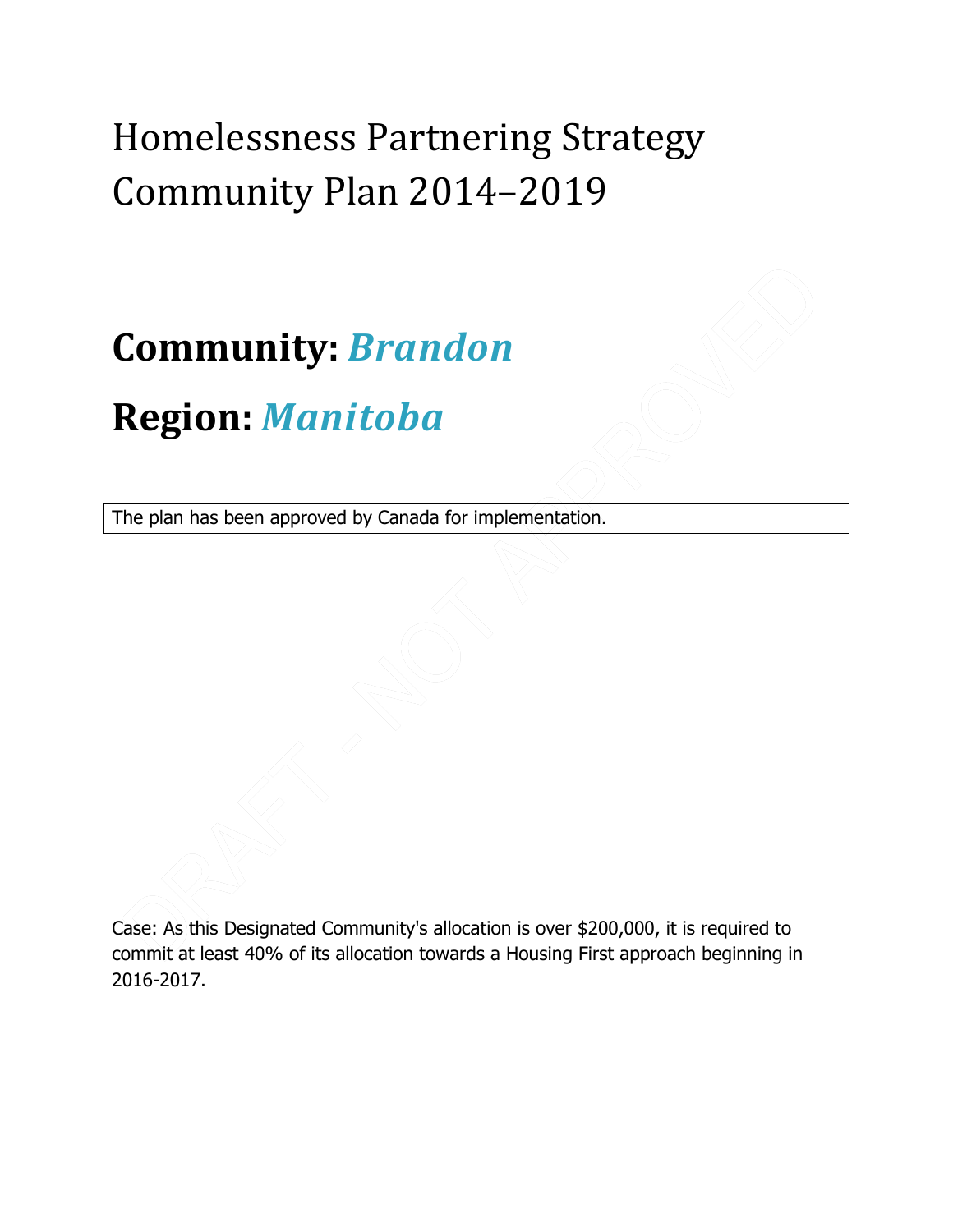| Current Situation: Establishing your Baseline Data3 |  |
|-----------------------------------------------------|--|
|                                                     |  |
|                                                     |  |
|                                                     |  |
|                                                     |  |
|                                                     |  |
|                                                     |  |
|                                                     |  |
|                                                     |  |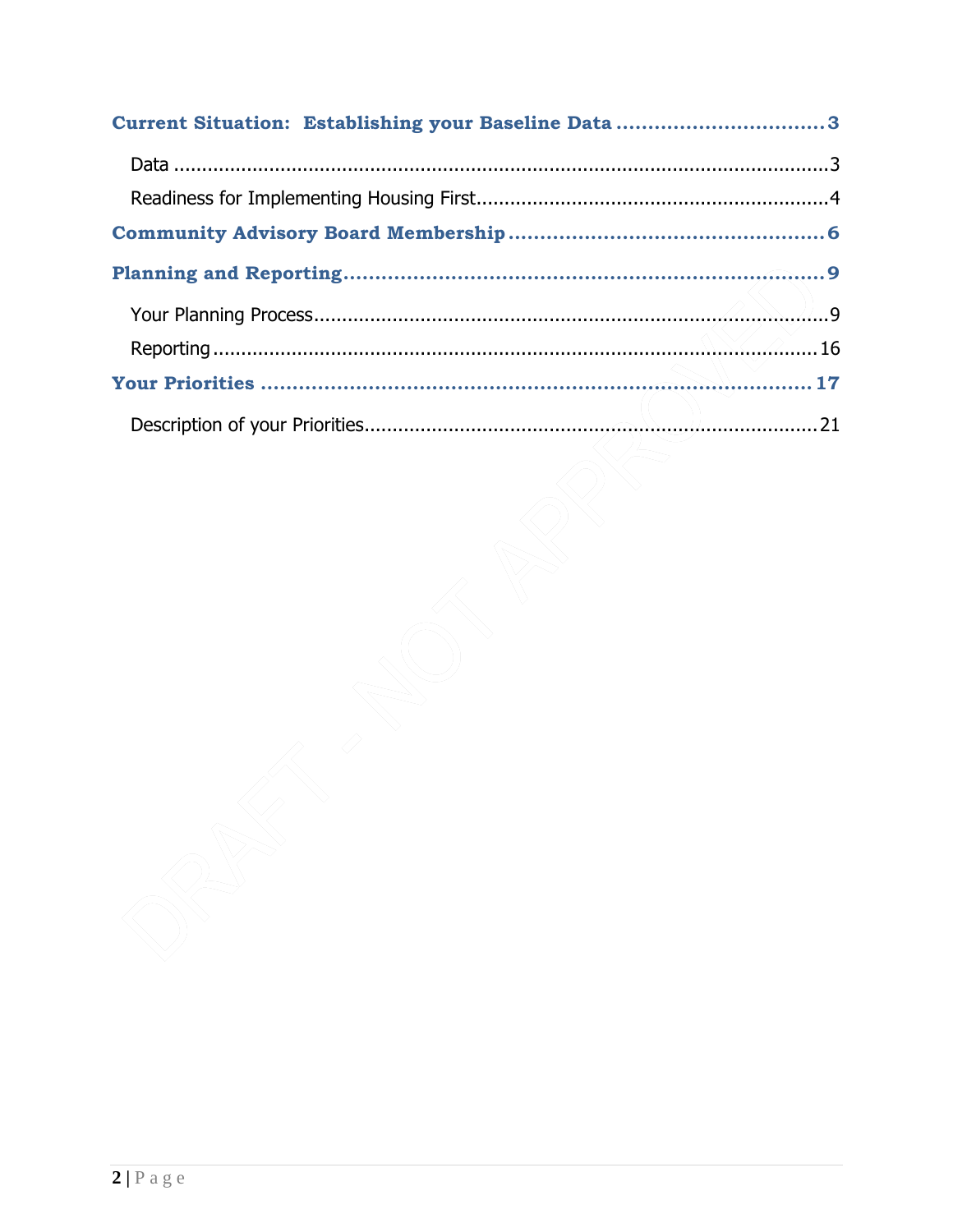## <span id="page-2-0"></span>Current Situation: Establishing your Baseline Data

## <span id="page-2-1"></span>**Data**

**Please report on your current situation based on the following indicators. All CABs should review their progress annually against these indicators. This review will form part of the annual update. Note:** Although this data is not required at this time, data for 2013 will be required as part of the first annual update.

| 1. Number of unique individuals who used an emergency<br>homeless shelter in the twelve month period between<br>January 1, 2012 and December 31, 2012 | 178 |
|-------------------------------------------------------------------------------------------------------------------------------------------------------|-----|
| 2. Number of shelter users who were chronically homeless in<br>2012                                                                                   | 28  |
| 3. Number of shelter users who were episodically<br>homelessness in 2012                                                                              | 31  |
| 4. Number of homeless veterans who used an emergency<br>homeless shelter in 2012.                                                                     |     |
| 5. Estimated number of homeless veterans who were<br>chronically or episodically homeless in 2012.                                                    |     |
| 6. Number of homeless individuals identified during the latest<br>point in time count (if available)                                                  |     |
| 7. Date count was undertaken                                                                                                                          |     |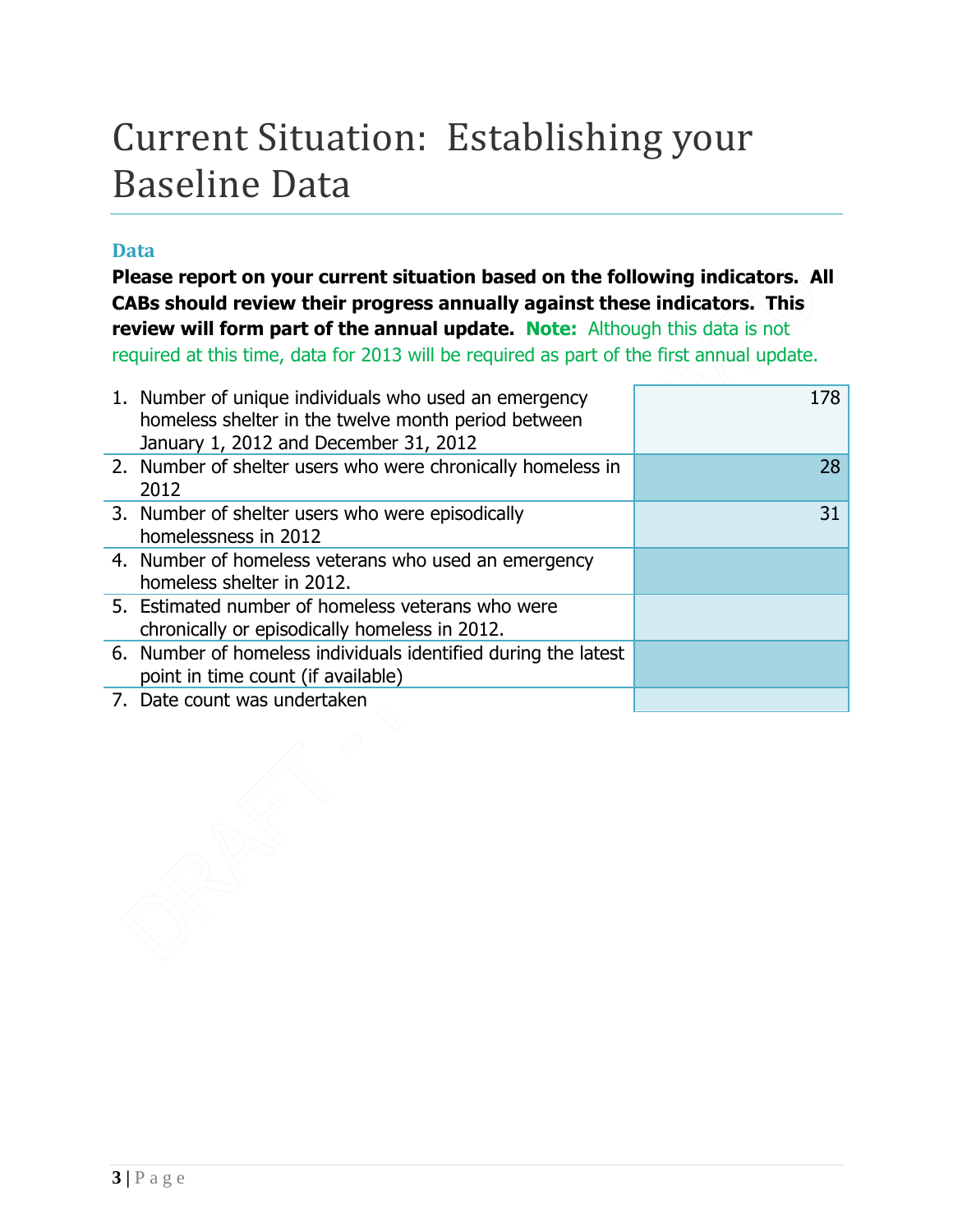## <span id="page-3-0"></span>**Readiness for Implementing Housing First**

**Please rate your community's readiness to implement Housing First based on the following questions.** Each component of the scale has a rating of one to four with four demonstrating full implementation of the HPS HF model. Use this information to decide where to focus your efforts in implementing your HF program. Because implementing Housing First may take some adjustments, communities will have the opportunity to rate progress annually and use the information to update priorities. Note: Responses will only be used by ESDC to understand the selection of the HF priorities and activities.

| <b>Criterion</b>                                                                                                                                                                                                            | <b>Community's Rating</b>                                                                                                                                                                                                                                         |
|-----------------------------------------------------------------------------------------------------------------------------------------------------------------------------------------------------------------------------|-------------------------------------------------------------------------------------------------------------------------------------------------------------------------------------------------------------------------------------------------------------------|
| <b>CORE PRINCIPLES</b>                                                                                                                                                                                                      |                                                                                                                                                                                                                                                                   |
| <b>Rapid Housing with Supports. Program</b><br>directly helps participants locate and<br>secure permanent housing as rapidly as<br>possible and assists them with moving-in<br>or re-housing if needed.                     | -2-: Program supports participants in<br>locating housing within 4-6 months<br>and does not offer participants who<br>have lost housing a new housing unit.                                                                                                       |
| <b>Housing Choice.</b> Program participants<br>choose the location and other features of<br>their housing.                                                                                                                  | -3-: Participants have some choice in<br>location and other features of their<br>housing, including decorating and<br>furnishing their unit.                                                                                                                      |
| <b>Separating housing provision from</b><br>other services. Extent to which program<br>participants are not required to<br>demonstrate housing readiness.                                                                   | -2-: Participants have access to housing<br>only if they meet many readiness<br>requirements.                                                                                                                                                                     |
| <b>Integrated Housing.</b> Extent to which<br>housing tenure is assumed to be<br>permanent housing with no actual or<br>expected time limits, other than those<br>defined under a standard lease or<br>occupancy agreement. | -2-: There are some time limits on housing<br>tenure or the housing is considered<br>transitional.                                                                                                                                                                |
| <b>Tenancy Rights and Responsibilities.</b><br>Extent to which program participants have<br>legal rights to the unit.                                                                                                       | -2-: Participants have a written agreement<br>(such as a lease or occupancy<br>agreement), which specifies the rights<br>and responsibilities of tenancy, but<br>contains special provisions regarding<br>adherence to treatment or other<br>clinical provisions. |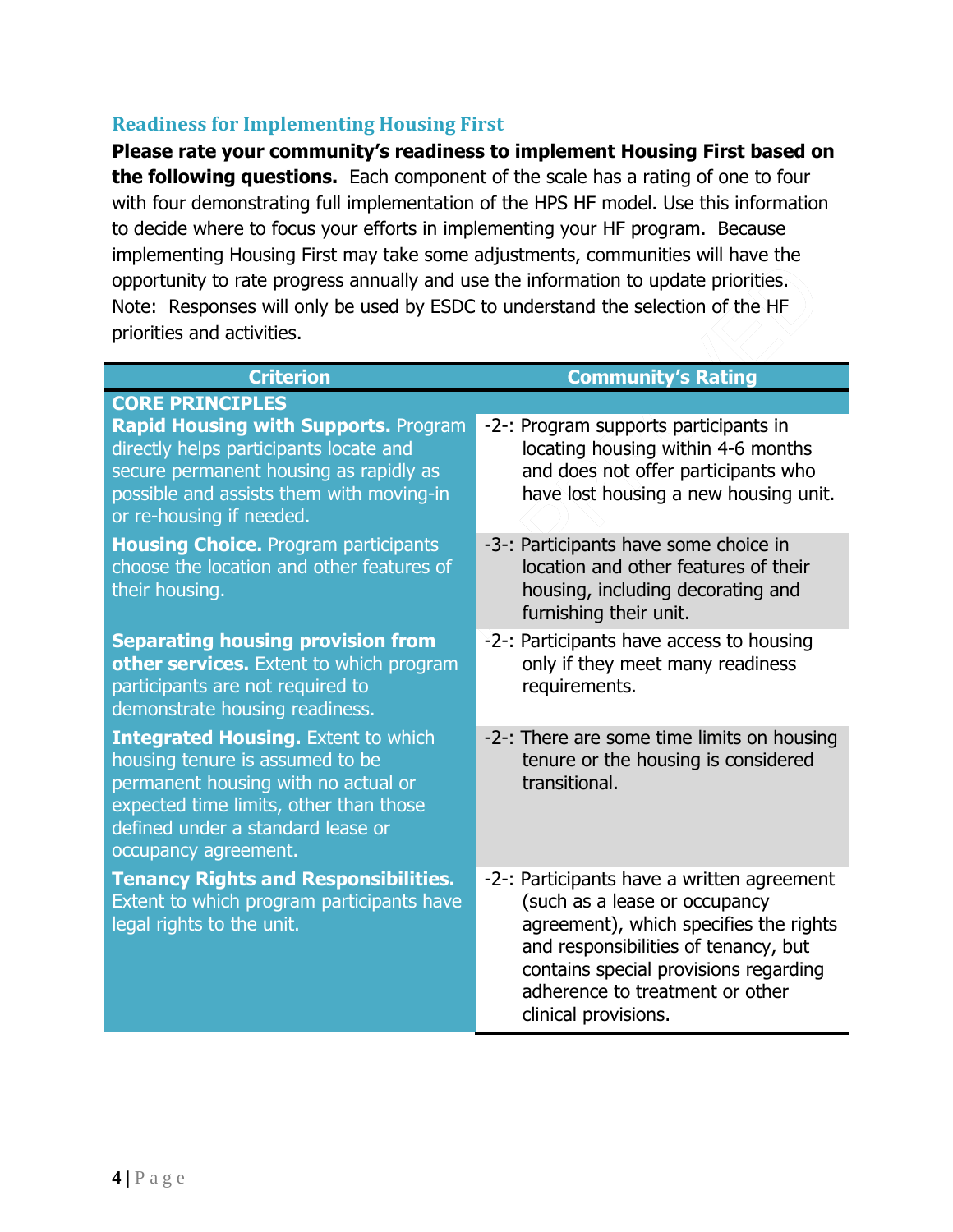| <b>Criterion</b>                                                                                                                                                                                                  | <b>Community's Rating</b>                                                                                                                                                           |
|-------------------------------------------------------------------------------------------------------------------------------------------------------------------------------------------------------------------|-------------------------------------------------------------------------------------------------------------------------------------------------------------------------------------|
| <b>Reasonable Cost for Housing. Extent</b><br>to which participants pay a reasonable<br>amount of their income for housing costs<br>and/or program has access to rent<br>supplements or subsidized housing units. | -2-: Participants pay 46-60% or less of<br>their income for housing costs and/or<br>program helps participants obtain rent<br>supplements or subsidized housing<br>units.           |
| <b>Housing Support.</b> Extent to which<br>program offers services to help<br>participants maintain housing, such as<br>offering assistance with landlord relations<br>and neighborhood orientation.              | -3-: Program offers some ongoing housing<br>support services but does not offer<br>any property management services,<br>assistance with rent payment, and co-<br>signing of leases. |
| <b>SERVICE PHILOSOPHY</b>                                                                                                                                                                                         |                                                                                                                                                                                     |
| <b>Service choice.</b> Extent to which program<br>participants choose the type, sequence,<br>and intensity of services such as recovery,<br>medical and other services.                                           | -3-: Participants may have some say in<br>choosing, modifying, or refusing<br>services and supports, but program<br>staff determinations usually prevail.                           |
| <b>Participant-Driven Program &amp;</b><br><b>Services.</b> Extent to which the program<br>and services are participant-driven.                                                                                   | -3-: Program offers some opportunities for<br>input on their individual services, but<br>no opportunities to input more<br>generally on program services.                           |
| <b>Contact with Participants. Extent to</b><br>which program maintains regular contact<br>with participants.                                                                                                      | -2-: Program meets with participants once<br>every 4 to 8 weeks to ensure<br>participants' safety and well-being.                                                                   |
| <b>Continuous Services.</b> Extent to which<br>program participants are not discharged<br>from services even if they lose housing.                                                                                | -3-: Participants continue to receive<br>program services if they lose housing<br>provided that they are still eligible to<br>be rehoused.                                          |
| <b>Directly Offers or Brokers Services.</b><br>Program directly offers or brokers support<br>services to participants, such as recovery,<br>medical and other services.                                           | -2-: Program directly offers or brokers<br>some services                                                                                                                            |
| <b>Selection of Vulnerable Populations.</b><br>Extent to which program focuses on<br>chronic and/or episodically homeless<br>individuals.                                                                         | -2-: Program has some method to identify<br>chronic and/or episodically homeless.                                                                                                   |
| <b>TEAM STRUCTURE/HUMAN RESOURCES</b>                                                                                                                                                                             |                                                                                                                                                                                     |
| Low Participant/Staff Ratio. Extent to<br>which program consistently maintains a<br>low participant/staff ratio.                                                                                                  | -2-: 36-50 participants per 1 FTE staff.                                                                                                                                            |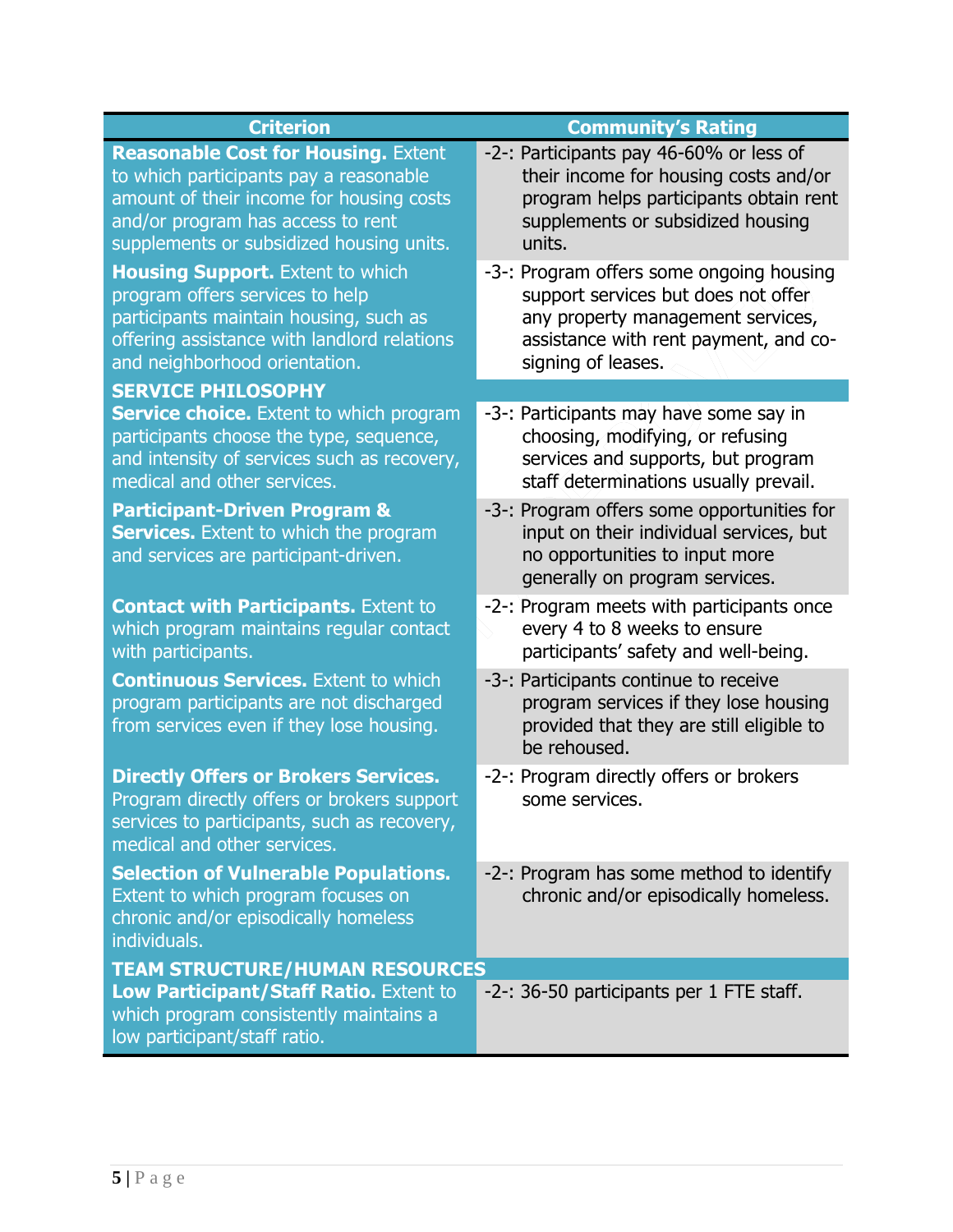## Community Advisory Board Membership

- **1. Name of the Community Advisory Board:** Brandon Community Advisory Board for Homelessness
- **2. Number of members in your CAB:** 15

<span id="page-5-0"></span>

| <b>Community Advisory Board Membership</b> |                             |                                                                           |                                                            |                                 |                                                   |  |  |  |
|--------------------------------------------|-----------------------------|---------------------------------------------------------------------------|------------------------------------------------------------|---------------------------------|---------------------------------------------------|--|--|--|
| <b>Last</b><br><b>Name</b>                 | <b>First</b><br><b>Name</b> | <b>TITLE</b><br><b>ORGANIZATION</b>                                       | <b>SECTOR(S)</b>                                           | <b>Role</b><br>on<br><b>CAB</b> | <b>Include on</b><br><b>Distribution</b><br>List? |  |  |  |
| <b>Cullen</b>                              | Gail                        | Director, Brandon Friendship Centre                                       | - Aboriginal                                               | Co-chair                        | Yes                                               |  |  |  |
| White                                      | <b>Brent</b>                | Program Manager, Mental Health Services,<br>Psychosocial & Rehabilitation | - Other: All groups                                        | Member                          | Yes                                               |  |  |  |
| <b>Snelling</b>                            | Marty                       | General Manager, Brandon Neighbourhood                                    | - Non-profit                                               | Ex-officio                      | Yes                                               |  |  |  |
|                                            |                             | <b>Renewal Corporation</b>                                                | - Other: Community Entity                                  | member                          |                                                   |  |  |  |
| Watson                                     | Shannon                     | Sr. Policy Analyst, Strategic Initiatives, Housing &                      | - Housing and social housing                               | Ex-officio                      | Yes                                               |  |  |  |
|                                            |                             | <b>Community Development</b>                                              | - Other: Province of Manitoba                              | member                          |                                                   |  |  |  |
| <b>Hansen</b>                              | Kendra                      | Senior Development Officer, Service Canada                                | - Other: Service Canada                                    | Ex-officio<br>member            | Yes                                               |  |  |  |
| <b>Kurchaba</b>                            | Jason                       | Program Officer, Citizen & Community Services<br>Branch, Service Canada   | - Other: Service Canada                                    | Ex-officio<br>member            | Yes                                               |  |  |  |
| <b>Spring</b>                              | Susan                       | CE Coordinator, Brandon Neighbourhood Renewal<br>Corporation              | - Non-profit<br>- Other: BNRC Community Entity Coordinator | Ex-officio<br>member            | Yes                                               |  |  |  |
| <b>Desjarlais</b>                          | <b>Kris</b>                 | Knowledge Network Coordinator, Manitoba Metis<br>Federation, SW Region    | - Aboriginal                                               | Member                          | Yes                                               |  |  |  |
| <b>Dyck</b>                                | Dwayne                      | Director, Youth for Christ                                                | - Youth                                                    | Chair                           | Yes                                               |  |  |  |
| Kyle                                       | Shelley                     | EIA Program Manager, Family Services, Western<br>Region                   | - Other: All groups                                        | Member                          | Yes                                               |  |  |  |
| <b>Koch</b>                                | Sandra                      | Social Worker, 7th St. Health Access Centre                               | - Other: All groups                                        | Member                          | Yes                                               |  |  |  |
| <b>McGregor</b>                            | Dave                        | Chief Executive Officer, Child and Family Services of<br>Western Manitoba | - Other: Families & Children                               | Member                          | Yes                                               |  |  |  |
| Reimer                                     | Rob                         | Private Developer                                                         | - Landlord associations                                    | Member                          | Yes                                               |  |  |  |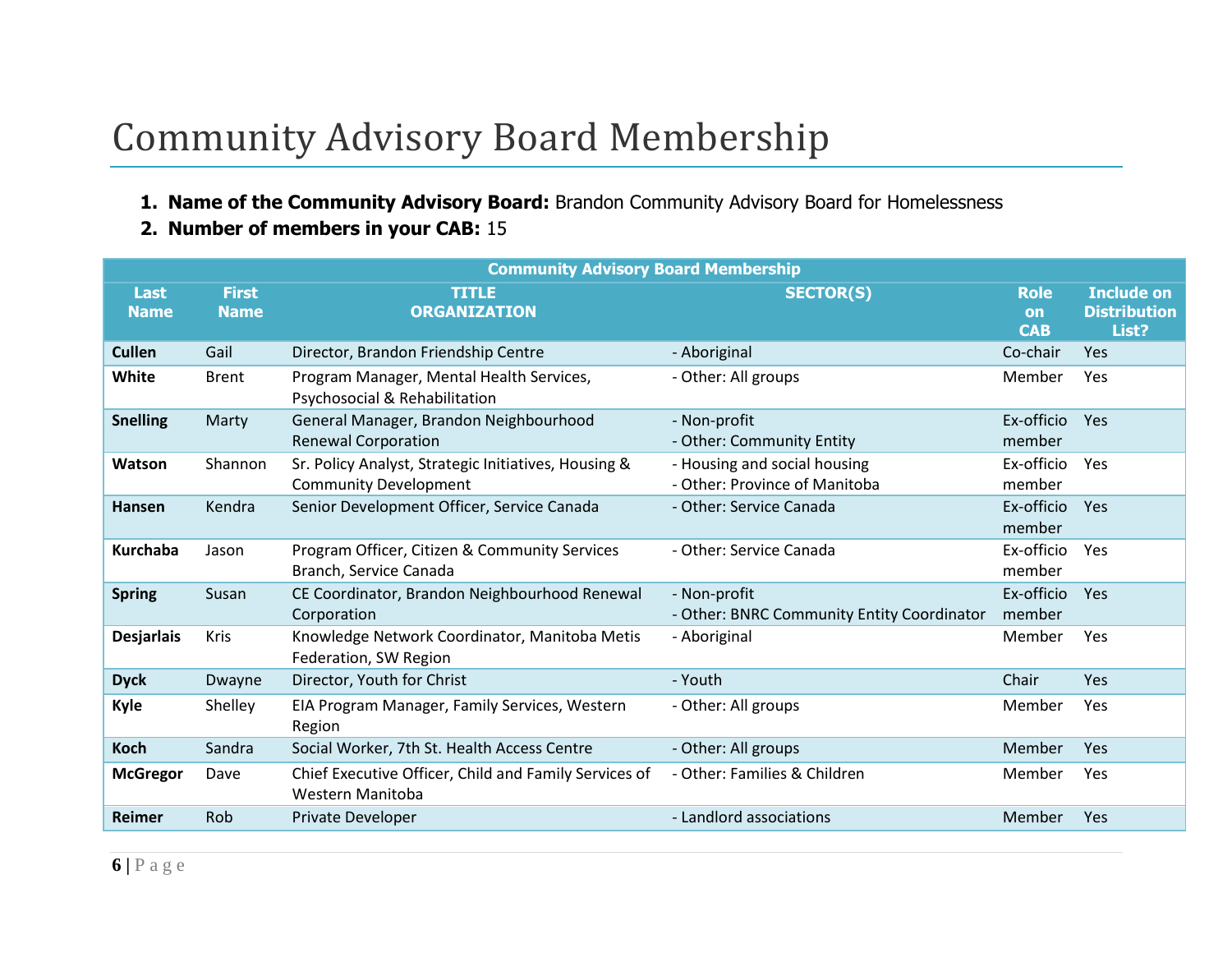| <b>Community Advisory Board Membership</b> |                             |                                      |                                        |                                                   |            |  |  |
|--------------------------------------------|-----------------------------|--------------------------------------|----------------------------------------|---------------------------------------------------|------------|--|--|
| Last<br><b>Name</b>                        | <b>First</b><br><b>Name</b> | <b>TITLE</b><br><b>ORGANIZATION</b>  | <b>Role</b><br><b>on</b><br><b>CAB</b> | <b>Include on</b><br><b>Distribution</b><br>List? |            |  |  |
|                                            |                             |                                      | - Other: All groups                    |                                                   |            |  |  |
| <b>Somersall</b>                           | Marla                       | Director, Samaritan House Ministries | - Non-profit<br>- Other: All groups    | Member                                            | Yes        |  |  |
| <b>Smith</b>                               | Rhonda                      | Captain, Salvation Army              | - Non-profit<br>- Other: All groups    | Member                                            | <b>Yes</b> |  |  |

**3. Given the requirement to allocate funding to the Housing First approach, which involves both housing and individual supports, are there any sectors or organizations the CAB needs to include and/or engage in the future to more fully represent your community? (for example, Provincial or Territorial representatives responsible for housing and/or mental health, landlord organizations, people with lived experience, police, corrections, health and health promotions (including the Health Authority), income supports, other funders, addictions treatment)**

Yes

## **Please identify the sectors or organizations and describe how they will be engaged.**

Brandon is a dynamic and growing community and possible gaps for CAB representation include such organizations as: Landlords/Property Owners; CHMHA; the Business community; BPS; WIS; and AFM. The Addictions Foundation of Manitoba (AFM); Landlords have a representative on the CAB, but landlords; property managers play a key role in HF delivery, so CAB hope to engage Landlords in a focus group. The Brandon Police Service (BPS) was engaged through the Safe and Warm Shelter Community Committee that provided input through a focus group. The CAB sub-committee of "Lived Experience" participants continues to be engaged and provides the CAB a grass roots perspective. A representative of the Business community will be approached through the Chamber of Commerce. Core area business persons may have a particular role to play. The Canadian Mental Health Association (CMHA) was a member of the CAB previously and an invitation to re-join has been extended again. Westman Immigrant Services (WIS) represents a large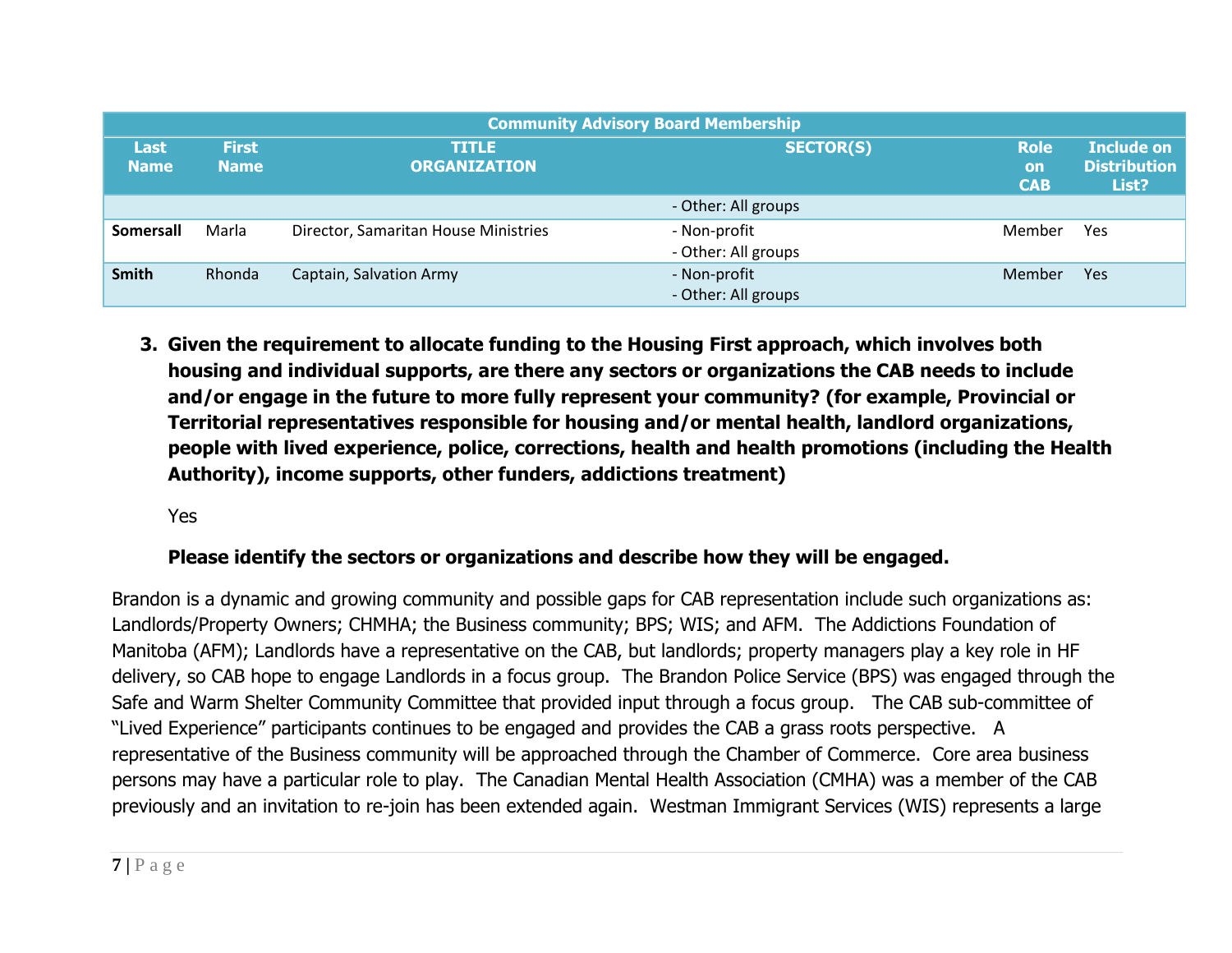and growing sector of Brandon and has recently had a new change in Directorship and the CAB will invite the new person to join the CAB.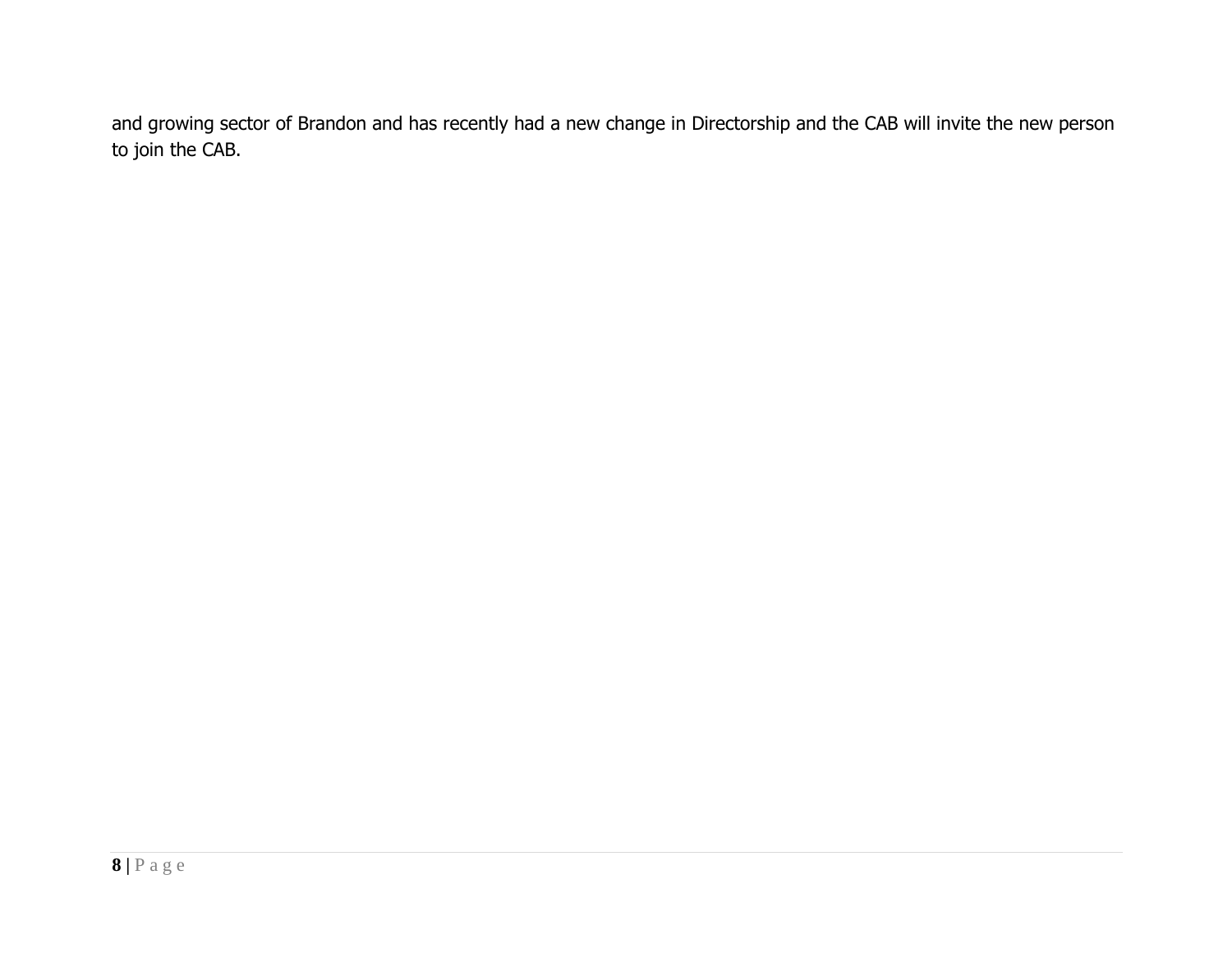## <span id="page-8-1"></span><span id="page-8-0"></span>**Your Planning Process**

## *1. Stakeholder Engagement*

## **a. Who and how did the CAB consult in your community as you prepared this Community Plan? Please include information about the approach you took and the extent of your consultations.**

The CAB members consulted their respective organizations and community networks including the Safe and Warm Cold Weather Emergency Shelter Committee. The CE engaged a Researcher to develop a survey which was completed by participants from the "Lived Experience" subcommittees; Landlords, Seniors and a small number of the general public in a Community Café. Contact has been made to create a Landlord subcommittee. CAB continues consulting with Dr. Renee Robinson of Brandon University on her Migration & Homelessness study. CAB also requested recommendations on data fields that could be implemented for standardization and efficiency. CAB received and reviewed the Annual Mental Health (CMHA) and Housing Workers (7th Street Access Centre) Report summarizing their strategies and shared clients, problem solving ideas. Housing options remain extremely difficult. CAB has diverse Board member representation knowledgeable in their respective fields with access to various community networks. The CE (BNRC) maintains a "Community Coalition of Service Providers" contact network for circulating electronic information to service providers, agencies and interested partners. The CE maintains the Brandon Homelessness website. CAB received reports: the City of Brandon Housing Strategy 2013; and the Poverty Forum Report of November 2013. Many CAB members and organizations participated in the City Poverty Forum 2013.

## **b. How is the CAB working with the Aboriginal sector and/or local Aboriginal CAB to identify and implement Aboriginal homelessness priorities?**

Currently there is an effective working partnership with the Brandon Friendship Centre with a representative sitting on the CAB and serving as the CAB Vice President. As a member she has the opportunity to update the CAB and has a voice and a vote in designing and approving the Community Plan; and has the opportunity to contribute to the on-going work plan development, project design and proposal selection. It is suggested by both the CAB and the Coalition of Community Service Providers that more representation from the Aboriginal community would be welcomed and the CAB continues to try fulfil this community mandate. The CAB works to be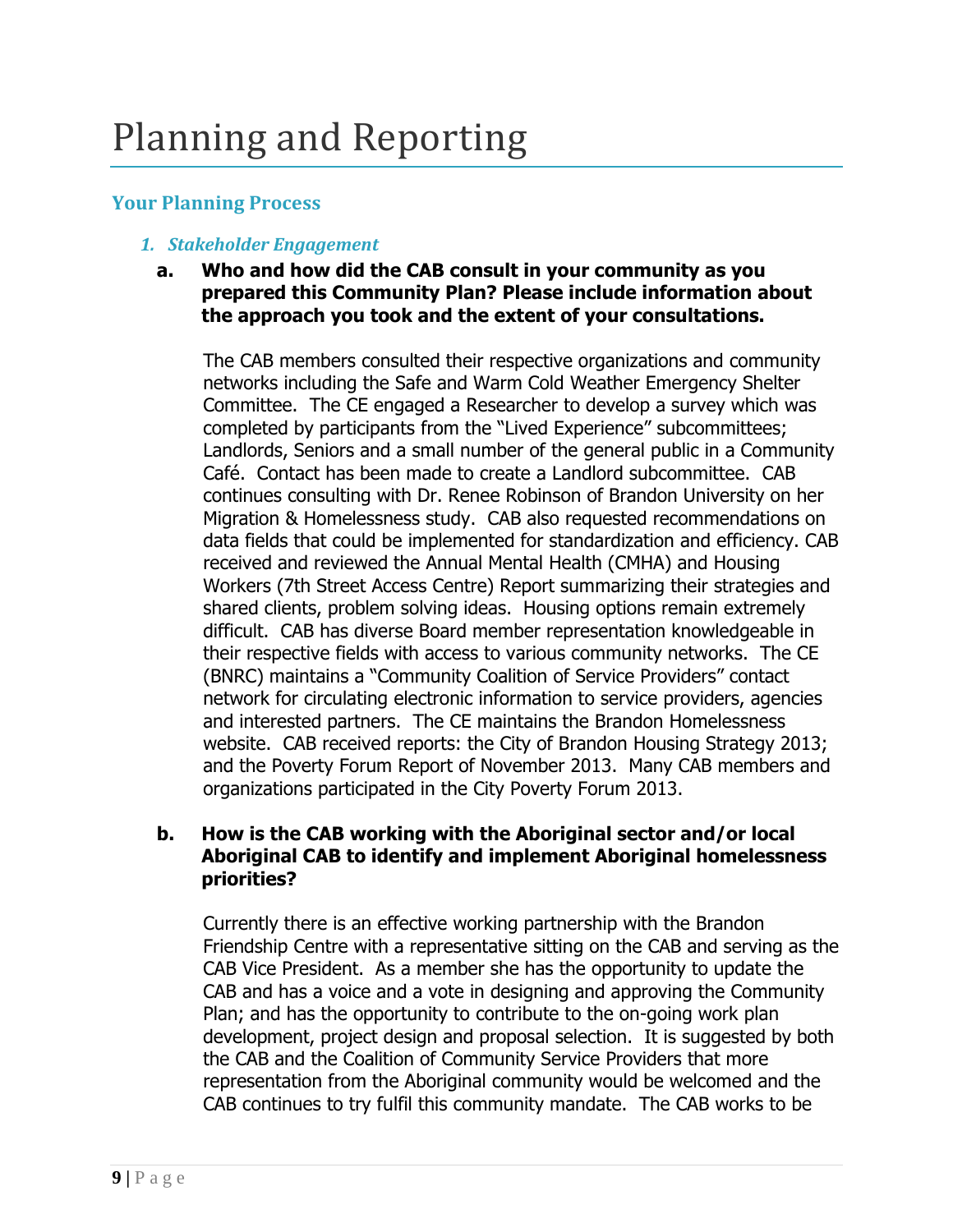inclusive of the Aboriginal sector and prioritizes Aboriginal organizations for projects supporting the Aboriginal community. The total value of Manitoba's Aboriginal funding for 2014-19 is \$1,225,000.00. Aboriginal funding requests are vetted through the Brandon CAB before being reviewed by the Aboriginal Advisory Board for funding recommendations. Through this process the CAB ensures Aboriginal projects address the priorities for Brandon, as identified in the Community Plan. The CAB will continue to follow these practices to be inclusive of the Aboriginal community and ensure that Aboriginal community needs are addressed. A representative from the Manitoba Metis Federation also actively participates on the CAB.

#### *2. Other Related Strategies and Programs*

**a. In this section, you will identify and describe the federal, provincial, territorial, or local strategies, programs (other than HPS) which fund activities in your community that you will access to support your Housing First and other homelessness effort.**

| <b>Name of federal, provincial or</b><br>territorial or local strategies<br>and programs | <b>Focus of strategy or program</b>                                          |
|------------------------------------------------------------------------------------------|------------------------------------------------------------------------------|
| <b>Service Canada and Citizen;</b><br><b>Community Service</b>                           | - Employment<br>- Income supports<br>- Education                             |
| <b>Child and Family Services of</b><br><b>Western Manitoba</b>                           | - Mental health<br>- Education<br>- Social integration                       |
| <b>YWCA</b>                                                                              | - Social integration                                                         |
| <b>Elspeth Reid Family Resource</b><br><b>Centre</b>                                     | - Social housing<br>- Mental health<br>- Education<br>- Social integration   |
| <b>Youth for Christ</b>                                                                  | - Rent supplements<br>- Mental health<br>- Education<br>- Social integration |

**How many have you identified?** 30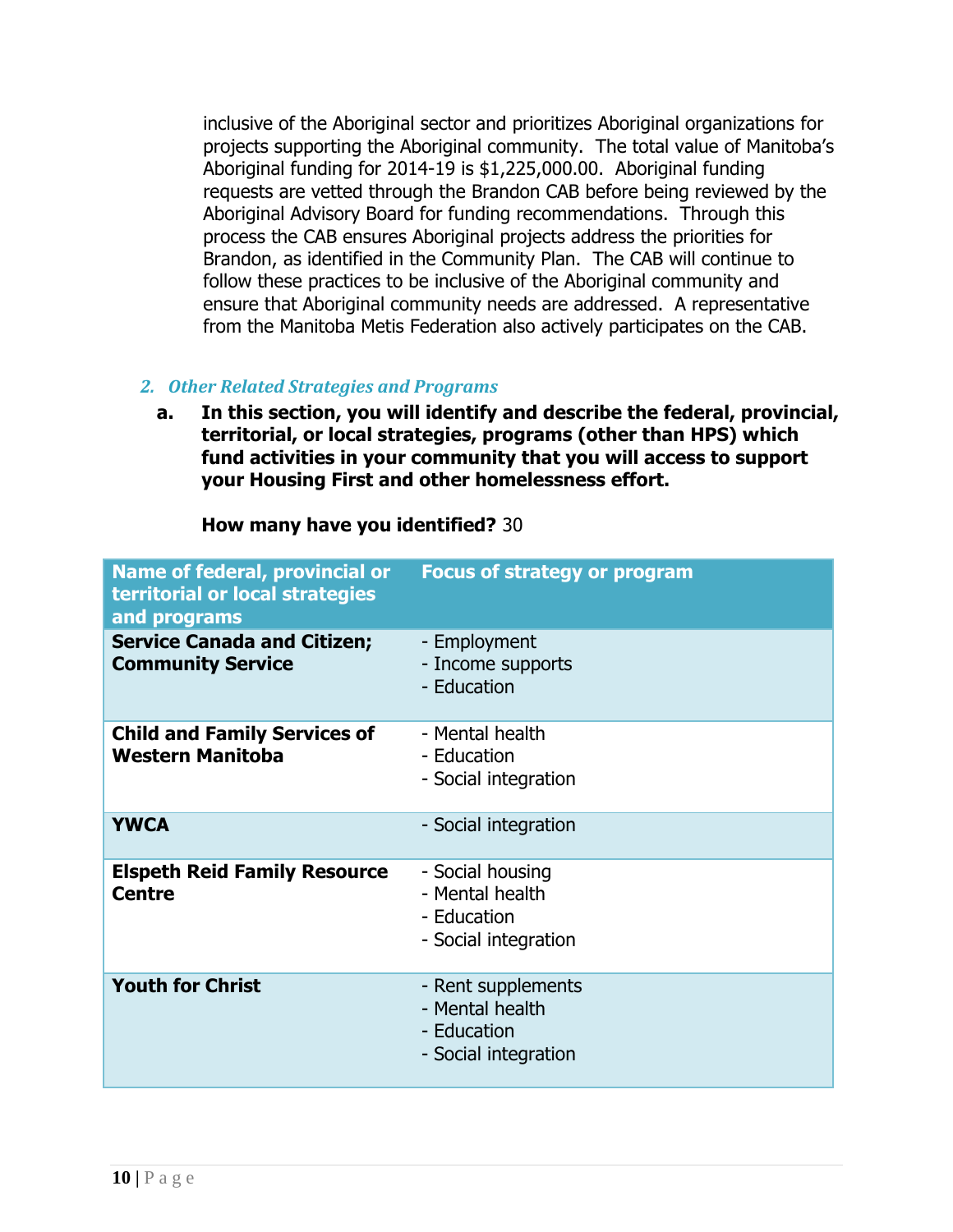| <b>Name of federal, provincial or</b><br>territorial or local strategies                                            | <b>Focus of strategy or program</b>                                                        |
|---------------------------------------------------------------------------------------------------------------------|--------------------------------------------------------------------------------------------|
| and programs                                                                                                        |                                                                                            |
| <b>Salvation Army</b>                                                                                               | - Social integration                                                                       |
| <b>Samaritan House</b>                                                                                              | - Education<br>- Social integration                                                        |
| <b>Brandon Ministerial</b><br><b>Association</b>                                                                    | - Social integration                                                                       |
| <b>Doorways to Dignity Lived</b><br><b>Experience CAB Sub-</b><br><b>Committee</b>                                  | - Social integration                                                                       |
| <b>Helping Hands Soup Kitchen</b>                                                                                   | - Healthcare<br>- Social integration                                                       |
| <b>Legal Aid</b>                                                                                                    | - Social integration                                                                       |
| <b>John Howard Society of</b><br><b>Brandon</b>                                                                     | - Social integration                                                                       |
| <b>Canadian Mental Health</b><br><b>Association</b>                                                                 | - Social housing<br>- Mental health<br>- Addictions<br>- Education<br>- Social integration |
| <b>Brandon University</b>                                                                                           | - Education                                                                                |
| <b>Westman Immigrant Services</b>                                                                                   | - Employment<br>- Education<br>- Social integration                                        |
| <b>Assiniboine Community</b><br><b>College</b>                                                                      | - Education                                                                                |
| <b>Brandon School Division</b>                                                                                      | - Education                                                                                |
| <b>Employment; Income</b><br><b>Assistance, Family Services-</b><br><b>Westman Region (Province of</b><br>Manitoba) | - Employment<br>- Income supports<br>- Education<br>- Social integration                   |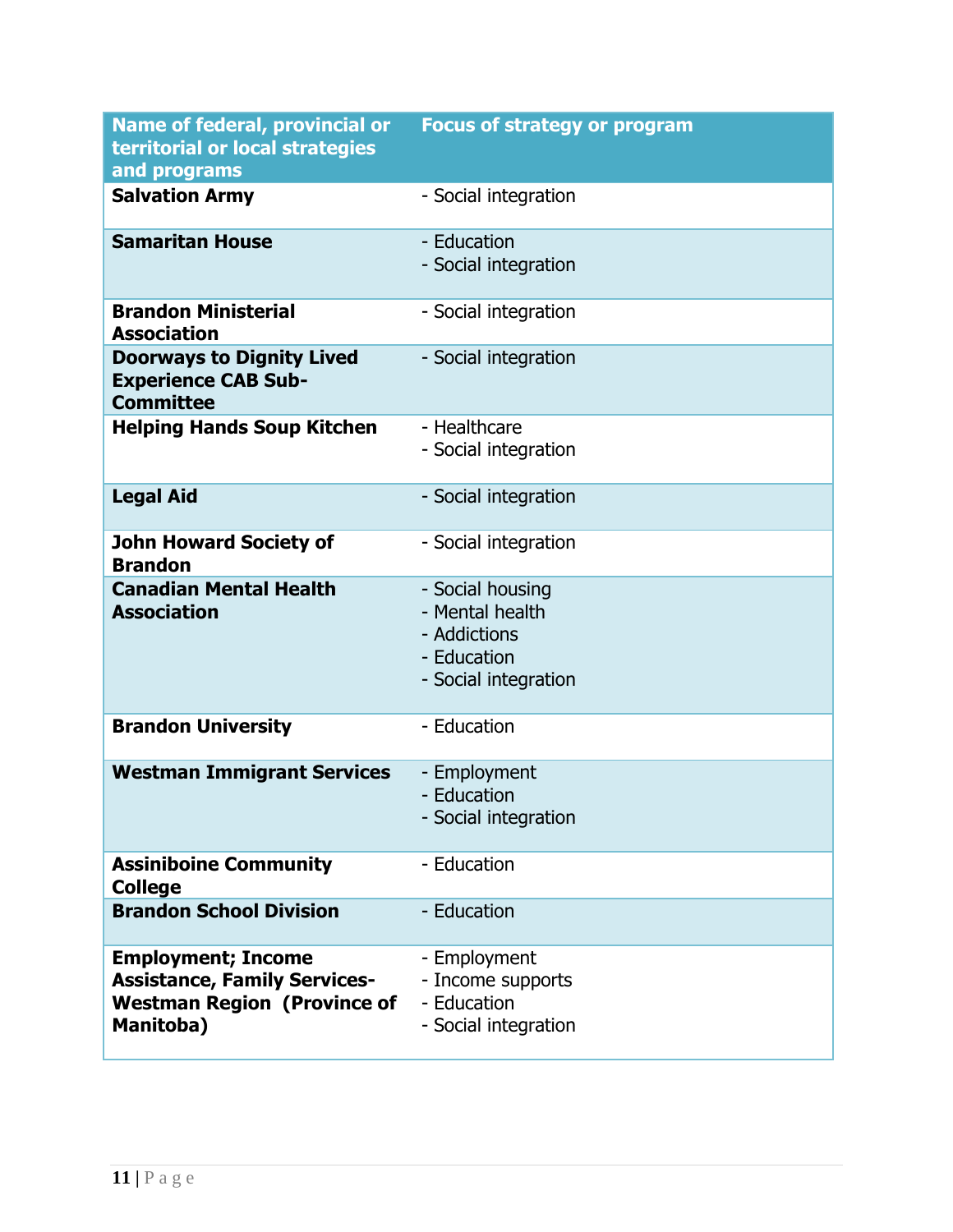| <b>Name of federal, provincial or</b><br>territorial or local strategies<br>and programs                                                | <b>Focus of strategy or program</b>                                    |
|-----------------------------------------------------------------------------------------------------------------------------------------|------------------------------------------------------------------------|
| <b>Westman Seniors Non-Profit</b><br>Coop                                                                                               | - Rent supplements<br>- Social integration                             |
| <b>Metis Child, Family and</b><br><b>Community Services</b>                                                                             | - Mental health<br>- Addictions<br>- Education<br>- Social integration |
| <b>Manitoba Housing Authority</b>                                                                                                       | - Social housing<br>- Rent supplements                                 |
| <b>YMCA</b>                                                                                                                             | - Education<br>- Social integration                                    |
| <b>Family Visions</b>                                                                                                                   | - Mental health<br>- Education<br>- Social integration                 |
| <b>Manitoba Housing; Community</b><br><b>Development (Province of</b><br>Manitoba)                                                      | - Social housing<br>- Rent supplements                                 |
| <b>Prairie Mountain Health;</b><br><b>Mental Health Services; 7th</b><br><b>Street Access Centre;</b><br><b>Westman Crisis Services</b> | - Mental health<br>- Addictions<br>- Healthcare                        |
| <b>Residential Tenancies Branch</b>                                                                                                     | - Social housing<br>- Rent supplements                                 |
| <b>Brandon Neighbourhood</b><br><b>Renewal Corporation</b>                                                                              | - Social housing                                                       |
| <b>City of Brandon; Economic</b><br><b>Development; Brandon Police</b><br><b>Services</b>                                               | - Education                                                            |
| <b>Brandon Friendship Centre</b>                                                                                                        | - Mental health<br>- Addictions<br>- Education<br>- Social integration |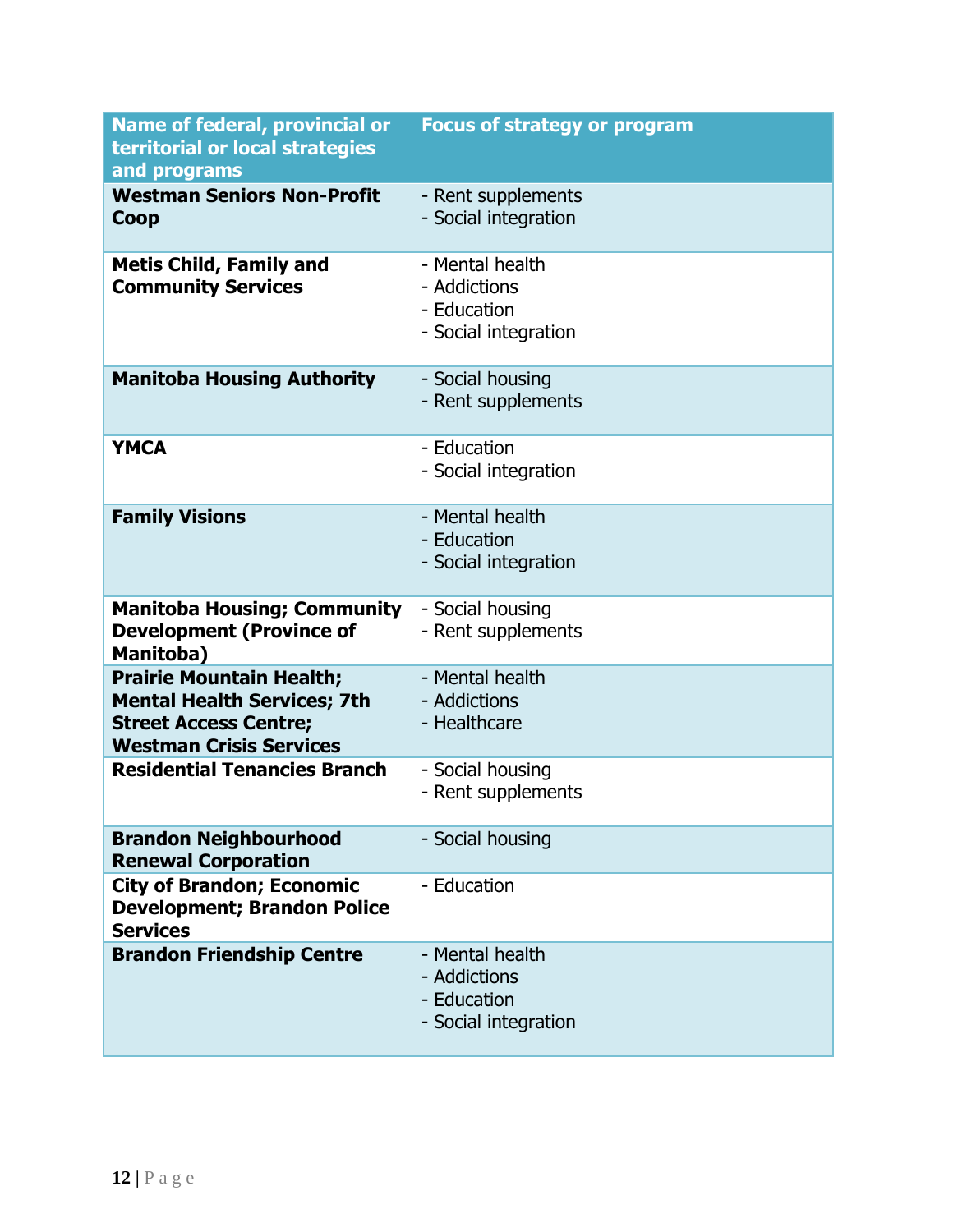| Name of federal, provincial or<br>territorial or local strategies<br>and programs | Focus of strategy or program        |
|-----------------------------------------------------------------------------------|-------------------------------------|
| <b>Manitoba Metis Federation</b>                                                  | - Education<br>- Social integration |

**b. Does your Province or Territory have a plan or strategic direction to address homelessness, poverty, housing, or another related issue?** Yes

## **How does your HPS Community Plan complement Provincial or Territorial direction in this area?**

Partially aligns

## **Please explain.**

The Province of Manitoba through its ALL Aboard: Manitoba's Poverty Reduction Strategy and Budget 2014 have committed to increasing the supply of Affordable housing units (500) and Social Housing units (500) in a five year plan and also to implementing a Manitoba Rent Assist Program which integrates shelter benefits inside and outside of EIA and is open to all Manitoba private renters to assist with rents up to a maximum of 75% of Median Market Rent (MMR) over a four year period. Representatives participate on the CAB and programs are designed to improve access to Manitoba Housing stock and finance rapid repairs. Representatives participate on the CAB and programs are designed to improve access to affordable housing stock. The Province of Manitoba Department of Housing and Development's Strong Communities: An Action Plan endorses the use of Housing First where appropriate in provincial initiatives. The City of Brandon Housing Strategy commits municipal resources to affordable housing with land donation preferences for proposals with affordable housing components and Municipal by-law modifications. The City of Brandon has developed a Food Charter advocating for safe, affordable and nutritious food for Brandon residents.

**c. The Housing First approach requires access to a range of client supports. How will you engage (or how are you engaging) provincial or territorial programs to facilitate access to provincial/territorial services for Housing First clients?**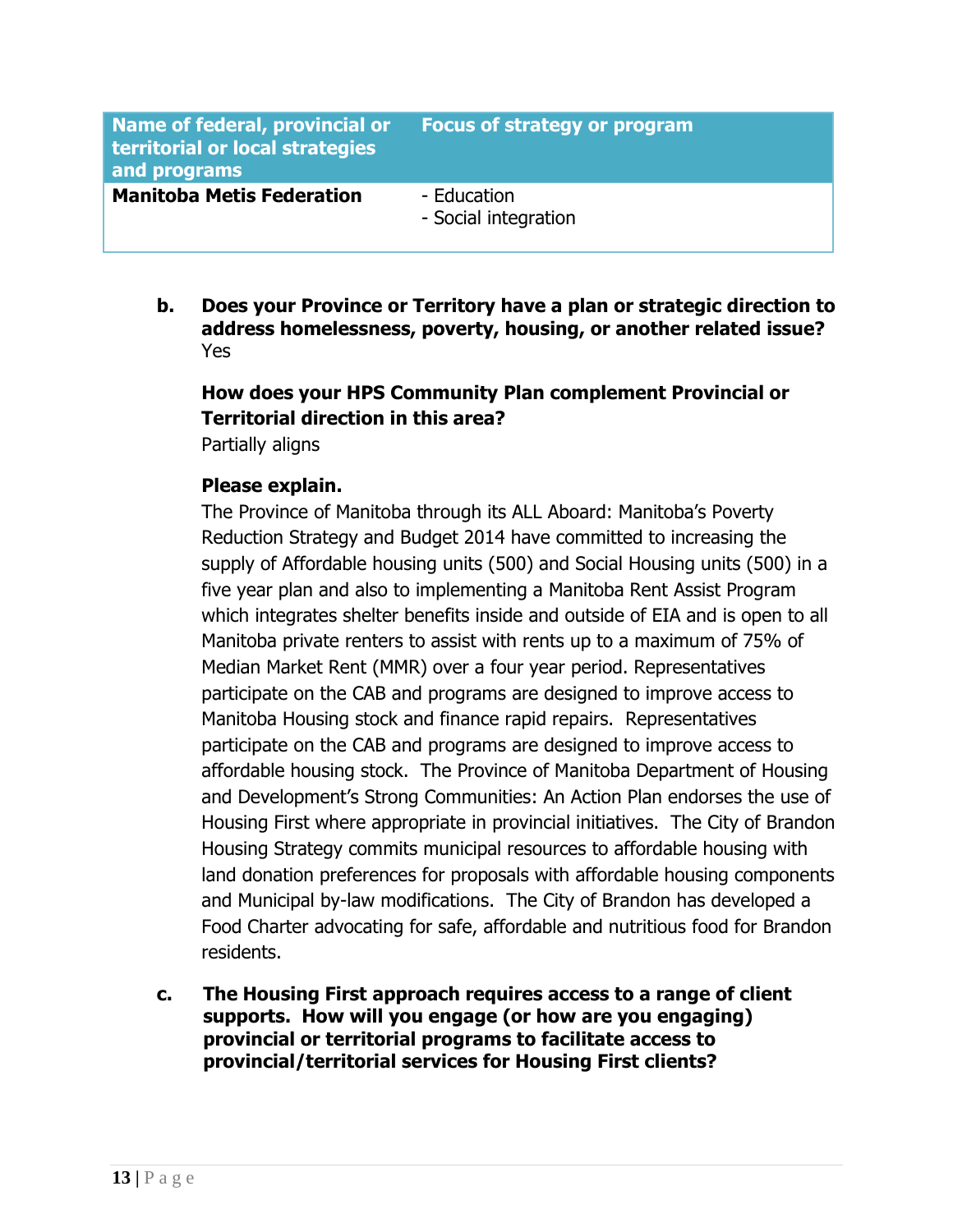Currently provincial programs are engaged within partnerships between 7th Street Health Access Centre and various crisis services. The CAB hopes to work with Sharon Kuropatawa, Health Outreach worker from Winnipeg, ACT Team Manager and consider how to expand case management in Brandon.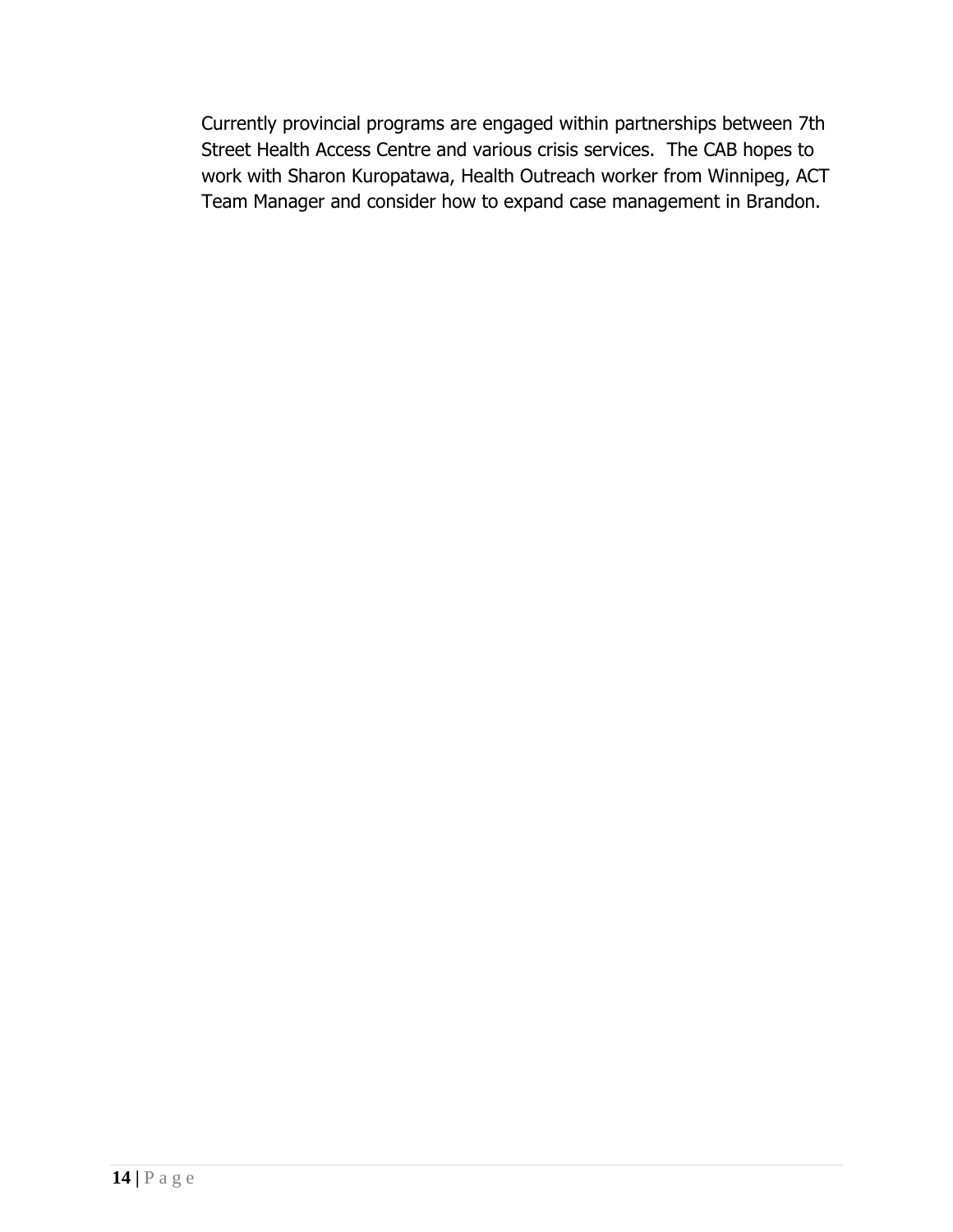## *3. Community Contribution*

**As part of the eligibility for HPS Designated Community funding, each community must be able to demonstrate that it has mobilized funding partners to contribute to its homelessness efforts.**

- **• Your community must show that it can identify \$1 contributing to your homelessness efforts from other sources for every dollar in your Designated Community allocation.**
	- **o The community contribution can include funding from any partner other than HPS such as: governments (Federal, Provincial/Territorial or Municipal/Regional); public institutions, such as hospitals, schools or universities; aboriginal organizations; private sector organizations; and not-for-profit/charitable sector organizations, such as foundations or the United Way.**
	- **o If an organization is contributing (financial or in-kind) to more than one activity, you may combine all the amounts received and enter the information once.**
- **• The Community Entity (CE) will be required to report annually on the actual amount received.**

**You will be asked to provide this information during the annual update. At this time, we need information about your community contribution for 2014-2015.**

**a. How many funders have you identified?** 2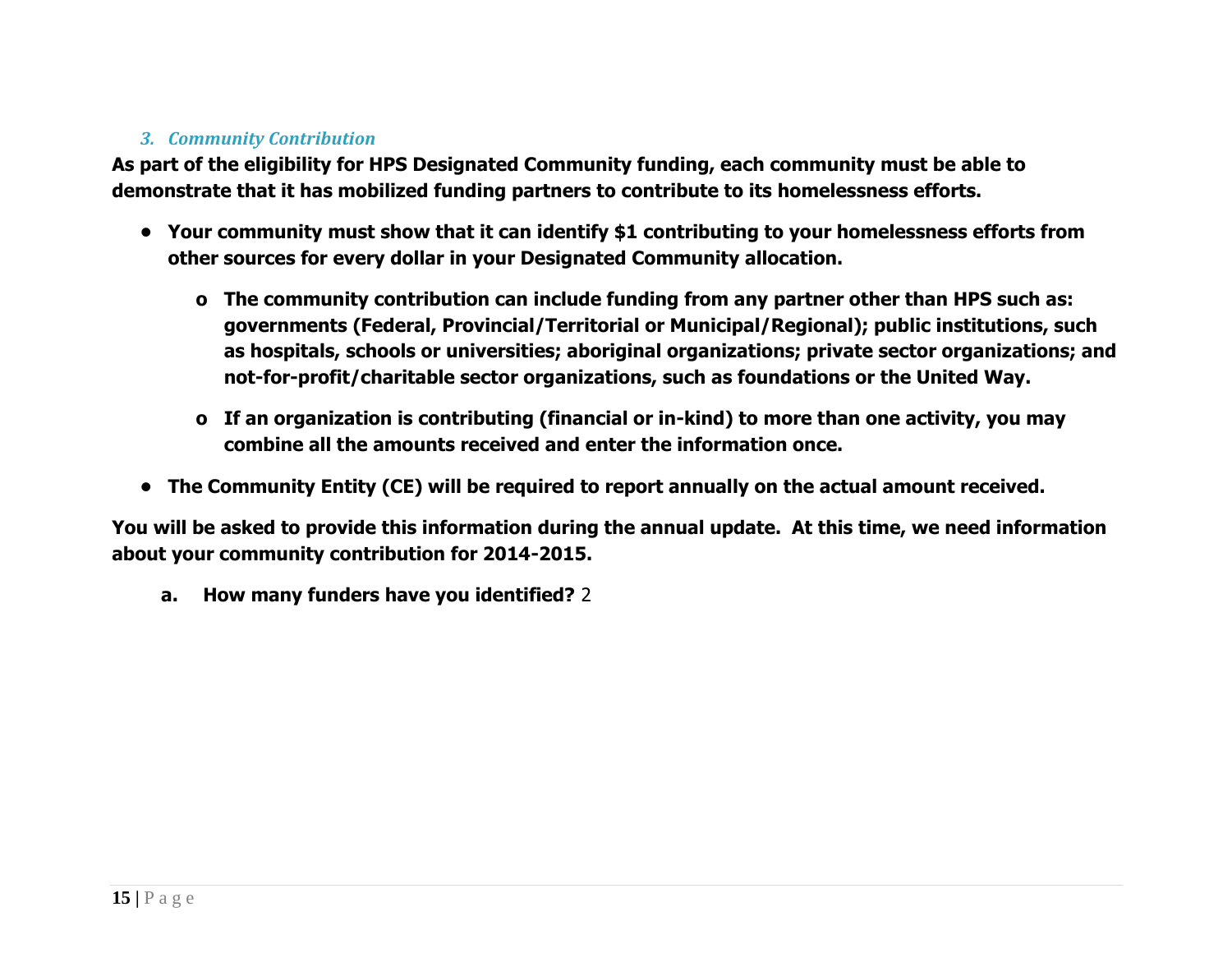| Name of Funder Type of Funder                                                  |                                                             | <b>Contact Information</b>               |                                           | <b>Financial</b><br><b>Contribution</b> | Non-<br><b>Financial</b><br><b>Contribution</b> | <b>Total</b><br><b>Contribution</b> |
|--------------------------------------------------------------------------------|-------------------------------------------------------------|------------------------------------------|-------------------------------------------|-----------------------------------------|-------------------------------------------------|-------------------------------------|
|                                                                                |                                                             | <b>Contact</b><br><b>Person</b>          | (E-mail or Phone Number)                  | (dollars)                               | (Estimate in<br><b>Dollars</b> )                | (Dollars)                           |
| <b>Brandon</b><br><b>Neighbourhood</b><br><b>Renewal</b><br><b>Corporation</b> | Not for<br>profit/Charity                                   | Marty<br>Snelling,<br>General<br>Manager | m.snelling@brandon.ca<br>204-729-2495     | 0                                       | 30,000                                          | 30,000                              |
| <b>Province of</b><br><b>Manitoba</b>                                          | Province/Territory                                          | Shannon<br>Watson                        | Shannon. Watson@gov.mb.ca<br>204-945-8587 | 0                                       | 1,000,000                                       | 1,000,000                           |
| <b>Total Community Contribution</b><br>(dollars)                               |                                                             |                                          |                                           |                                         |                                                 | \$1,030,000                         |
| (dollars)                                                                      | <b>HPS Designated Communities Funding Stream allocation</b> |                                          |                                           |                                         |                                                 | \$441,000                           |

## **Reporting**

The Community Advisory Board is expected to report to its funder (Employment and Social Development Canada), its stakeholders and the broader community on what it is doing and the progress the community is making in reducing homelessness.

<span id="page-15-0"></span>The HPS was renewed with a commitment to using a Housing First approach and demonstrate reductions in homelessness. The collection of data and results will be critical to this change. As part of your community planning process, you will set priorities and select activities. Projects should lead to results that contribute to reductions in homelessness. The HPS has identified specific results that it will be collecting through Results Reporting, but the CAB and CE should also be working together to identify other results they would like to gather.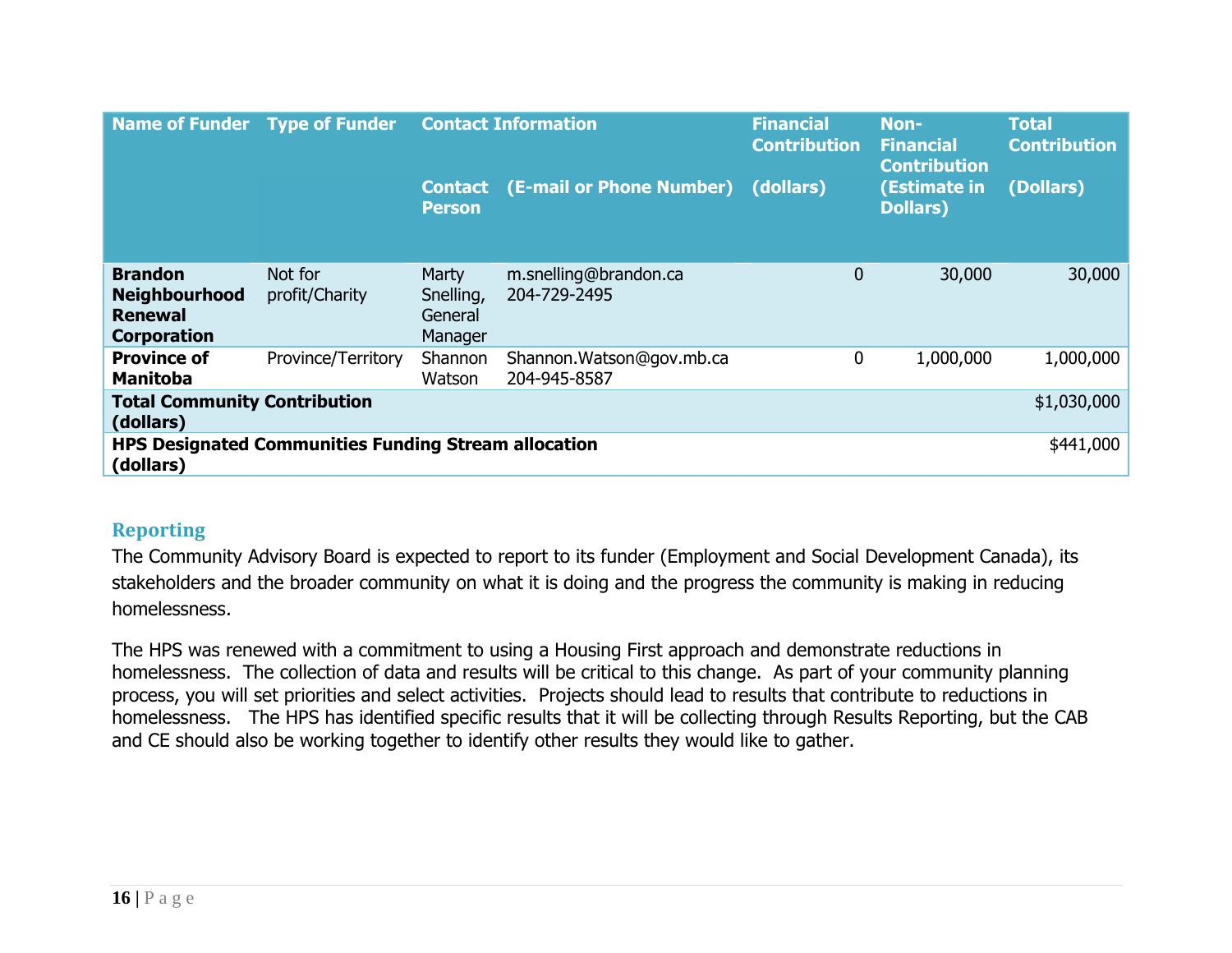## Your Priorities

<span id="page-16-0"></span>

| <b>Priorities</b>                                                                          | The percentage of your<br><b>HPS Designated Community (DC)</b><br>allocation<br>that will be invested in this<br>priority in:<br>2017<br>$\overline{2014}$<br>2015<br>2016<br>2018<br>2015<br>$\overline{2017}$<br>2018<br>2016<br>2019 |                   |                   |                   |                   | <b>Activities Selected</b>                                                                                      | <b>Targets for 2014-2015</b><br>Where a target is set at 0 it could be<br>because:<br>(1) The community will not be<br>implementing the activities in<br>2014-2015.<br>(2) The activities will lead to<br>outcomes different from the<br>ones identified in the targets. |
|--------------------------------------------------------------------------------------------|-----------------------------------------------------------------------------------------------------------------------------------------------------------------------------------------------------------------------------------------|-------------------|-------------------|-------------------|-------------------|-----------------------------------------------------------------------------------------------------------------|--------------------------------------------------------------------------------------------------------------------------------------------------------------------------------------------------------------------------------------------------------------------------|
| <b>To reduce</b><br>homelessness<br>through a<br><b>Housing First</b><br>(HF)<br>approach* | 15%<br><b>DC</b>                                                                                                                                                                                                                        | 20 %<br><b>DC</b> | 55 %<br><b>DC</b> | 60 %<br><b>DC</b> | 60 %<br><b>DC</b> | % of HF Funds by activity<br>selected<br>(Related to 2014-2015 only)<br>$\bullet$ 100%: HF Readiness $\ddagger$ |                                                                                                                                                                                                                                                                          |
| To improve<br>the self-<br>sufficiency of<br>homeless                                      | 10%<br><b>DC</b>                                                                                                                                                                                                                        | 10%<br><b>DC</b>  | 10%<br><b>DC</b>  | 10%<br><b>DC</b>  | 10%<br><b>DC</b>  | Housing Placement (outside of<br>Housing First)                                                                 | The HPS has not asked for<br>targets related to this<br>activity.                                                                                                                                                                                                        |
| <b>individuals</b><br>and families                                                         |                                                                                                                                                                                                                                         |                   |                   |                   |                   | Connecting clients to income<br>supports                                                                        | 0 people will increase their<br>income or income stability.                                                                                                                                                                                                              |
| and those at<br>imminent risk<br>οf                                                        |                                                                                                                                                                                                                                         |                   |                   |                   |                   | Culturally relevant responses to<br>help Aboriginal clients                                                     | The HPS has not asked for<br>this<br>related<br>targets<br>to<br>activity.                                                                                                                                                                                               |
| homelessness<br>through<br>individualized<br>services <sup>+</sup>                         |                                                                                                                                                                                                                                         |                   |                   |                   |                   | Liaise and refer to appropriate<br>resources                                                                    |                                                                                                                                                                                                                                                                          |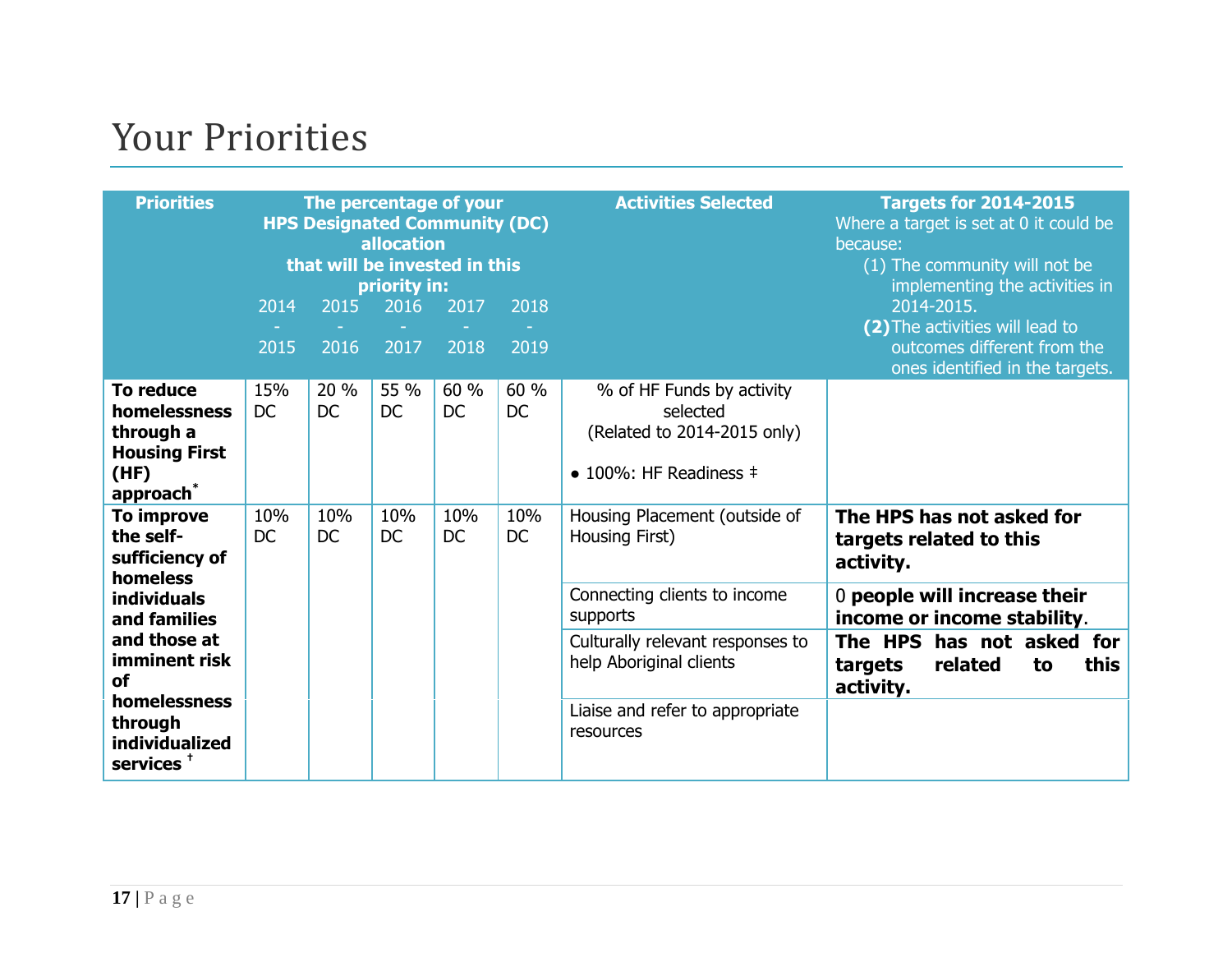| <b>Priorities</b>                                                     |                   | The percentage of your<br><b>HPS Designated Community (DC)</b><br>that will be invested in this | allocation<br>priority in: |                   |                   | <b>Activities Selected</b>                                                                                                                                                                                                                                                                                                                                                                                                                   | <b>Targets for 2014-2015</b><br>Where a target is set at 0 it could be<br>because:<br>(1) The community will not be<br>implementing the activities in |
|-----------------------------------------------------------------------|-------------------|-------------------------------------------------------------------------------------------------|----------------------------|-------------------|-------------------|----------------------------------------------------------------------------------------------------------------------------------------------------------------------------------------------------------------------------------------------------------------------------------------------------------------------------------------------------------------------------------------------------------------------------------------------|-------------------------------------------------------------------------------------------------------------------------------------------------------|
|                                                                       | 2014              | 2015                                                                                            | 2016                       | 2017              | 2018              |                                                                                                                                                                                                                                                                                                                                                                                                                                              | 2014-2015.<br>(2) The activities will lead to                                                                                                         |
|                                                                       | 2015              | 2016                                                                                            | 2017                       | 2018              | 2019              |                                                                                                                                                                                                                                                                                                                                                                                                                                              | outcomes different from the<br>ones identified in the targets.                                                                                        |
| To preserve or<br>increase the<br>capacity of<br>facilities used      | 40 %<br><b>DC</b> | 50 %<br><b>DC</b>                                                                               | 15 %<br><b>DC</b>          | 10 %<br><b>DC</b> | 10 %<br><b>DC</b> | Transitional housing facilities                                                                                                                                                                                                                                                                                                                                                                                                              | 8 new transitional housing<br>units will be added to a new<br>or existing housing unit.                                                               |
| to address the<br>needs of<br>people who<br>are homeless              |                   |                                                                                                 |                            |                   |                   | Supportive housing facilities                                                                                                                                                                                                                                                                                                                                                                                                                | 4 new permanent support<br>housing units will be added to<br>a new or existing housing<br>unit.                                                       |
| or at<br>imminent risk<br>of<br>homelessness.                         |                   |                                                                                                 |                            |                   |                   | Non-residential facilities                                                                                                                                                                                                                                                                                                                                                                                                                   | The HPS has not asked for<br>this<br>related<br>targets<br>to<br>activity.                                                                            |
| <b>To ensure</b><br>coordination<br>of resources<br>and<br>leveraging | 15%<br><b>DC</b>  | 10%<br><b>DC</b>                                                                                | 10%<br><b>DC</b>           | 10%<br>DC         | 10%<br>DC         | - Identifying, integrating and<br>improving services (including<br>staff training on activities and<br>functions in support of a<br>systems approach to<br>homelessness)<br>- Working with the housing<br>sector to identify opportunities<br>for and barriers to permanent<br>housing (e.g. establishing<br>landlord relationships, mapping<br>of current available assets) in<br>support of a broader systematic<br>approach to addressing | The HPS has not asked for<br>targets related to these<br>activities.                                                                                  |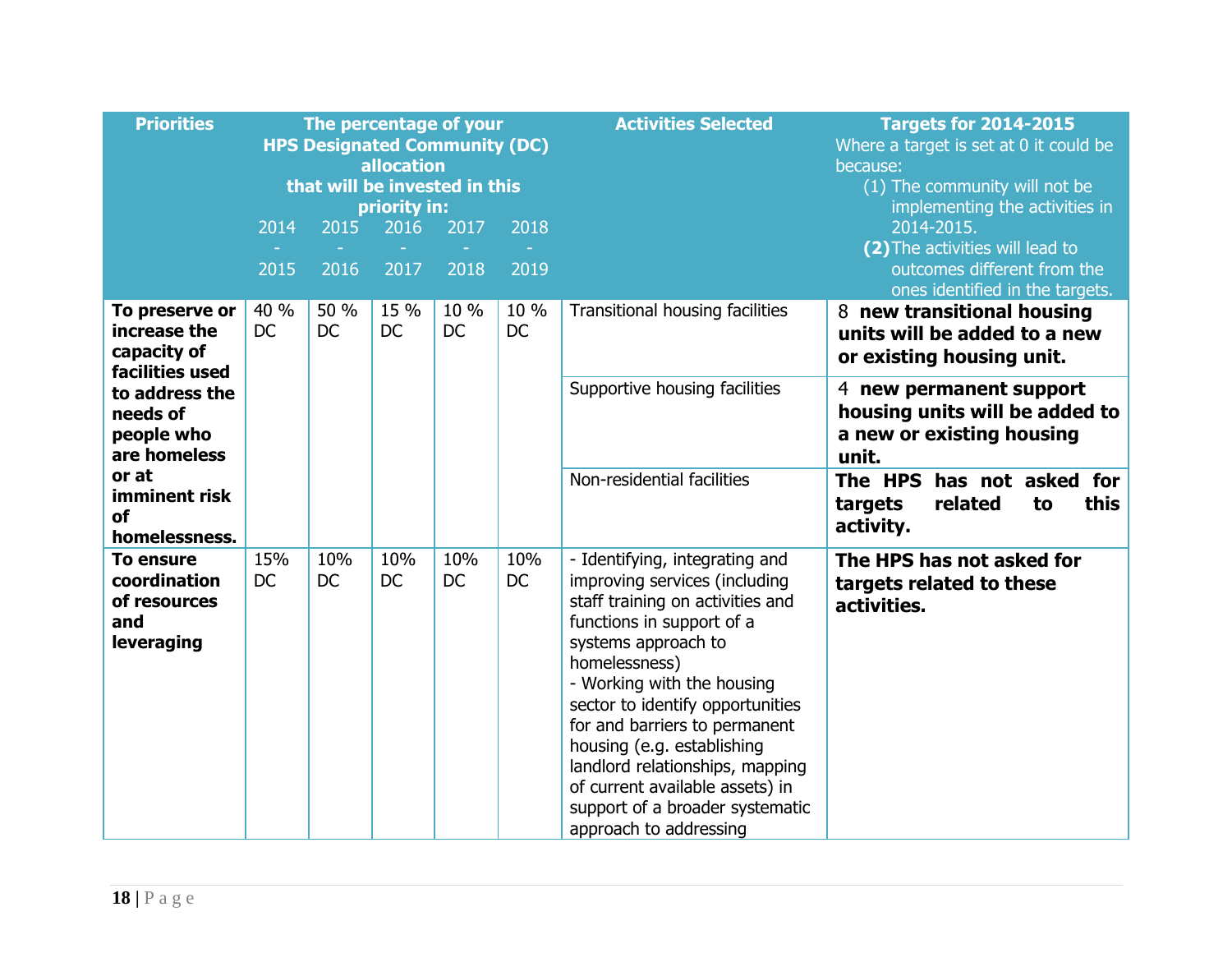| <b>Priorities</b>                           | 2014<br>2015     | The percentage of your<br><b>HPS Designated Community (DC)</b><br>allocation<br>that will be invested in this<br>priority in:<br>2015<br>2016<br>2017<br>2018<br><b>Contract</b><br><b>Contract Contract</b><br>2018<br>2019<br>2016<br>2017 |                  |                  |           | <b>Activities Selected</b>                                                                                                                                                                   | <b>Targets for 2014-2015</b><br>Where a target is set at 0 it could be<br>because:<br>(1) The community will not be<br>implementing the activities in<br>2014-2015.<br>(2) The activities will lead to<br>outcomes different from the<br>ones identified in the targets. |
|---------------------------------------------|------------------|----------------------------------------------------------------------------------------------------------------------------------------------------------------------------------------------------------------------------------------------|------------------|------------------|-----------|----------------------------------------------------------------------------------------------------------------------------------------------------------------------------------------------|--------------------------------------------------------------------------------------------------------------------------------------------------------------------------------------------------------------------------------------------------------------------------|
|                                             |                  |                                                                                                                                                                                                                                              |                  |                  |           | homelessness<br>- Consultation, coordination,<br>planning, and assessment (e.g.<br>community planning)                                                                                       |                                                                                                                                                                                                                                                                          |
| To improve<br>data<br>collection and<br>use | 20%<br><b>DC</b> | 10%<br><b>DC</b>                                                                                                                                                                                                                             | 10%<br><b>DC</b> | 10%<br><b>DC</b> | 10%<br>DC | - Identifying the size and make-<br>up of the entire homeless<br>population<br>- Point-in-time counts<br>- Information collection and<br>sharing (including implementing<br>and using HIFIS) | The HPS has not asked for<br>targets related to these<br>activities.                                                                                                                                                                                                     |

#### **Notes:**

**\* The Housing First model includes both housing and access to supports primarily for chronically and episodically homeless individuals. The services provided are offered through an integrated approach and are interdependent. Generally, the approach will be to ensure that Housing First clients have access to all the existing services required.**

- **‡ Housing First readiness activities include:**
	- **• Determining the Housing First model (e.g. consultation, coordination, planning, and assessment)**
	- **• Identifying, integrating and improving services (including staff training on Housing First activities and functions)**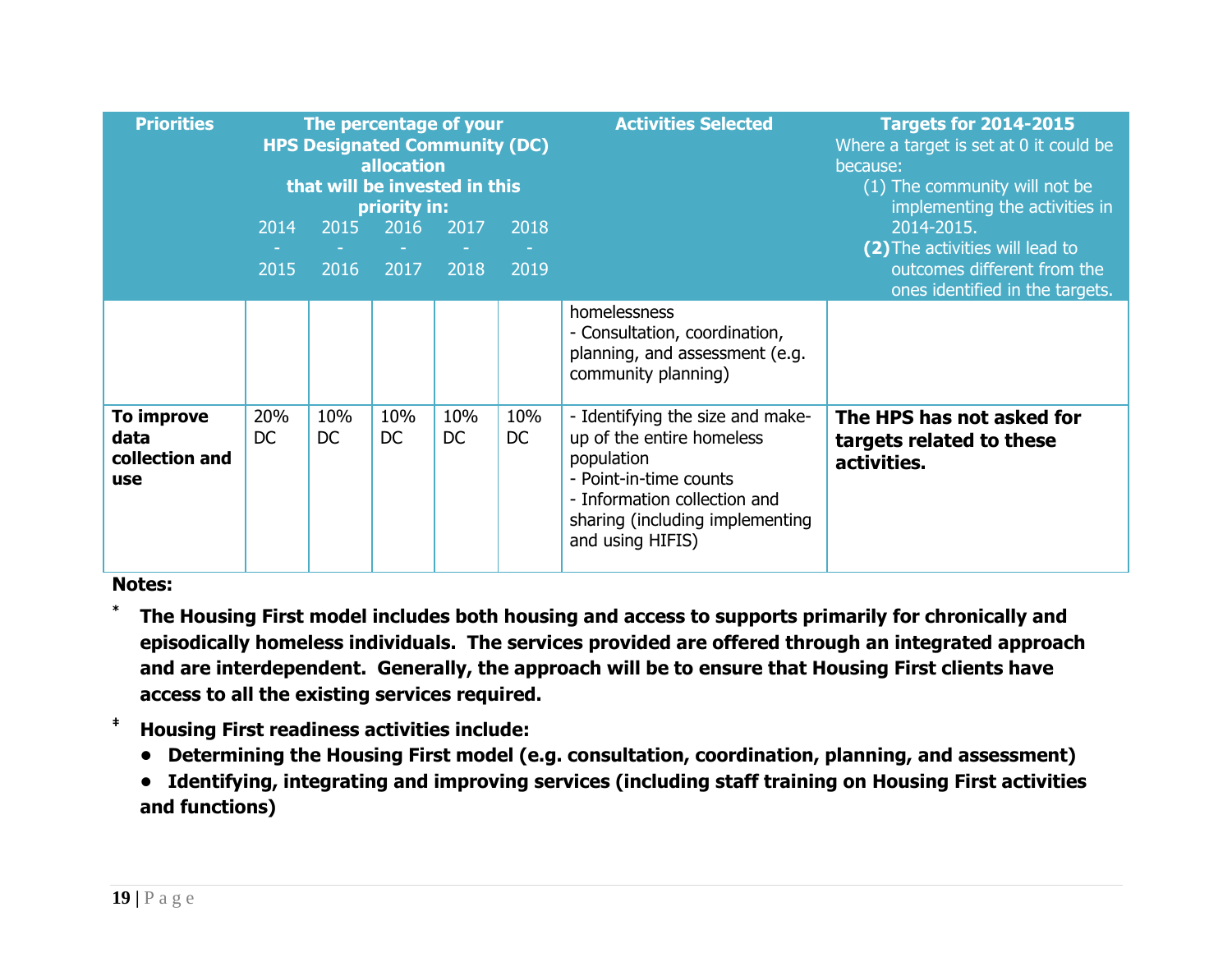- **• Partnership development in support of a Housing First approach**
- **• Working with the housing sector to identify opportunities for and barriers to permanent housing**
- **(e.g. establishing landlord relationships, mapping of current available assets)**
- **† These services are offered primarily to individuals who are homeless or imminently at risk that are not part of the Housing First program.**

#### *Results*

**With renewal, the HPS is increasing the focus on achieving results. All projects are expected to contribute to reducing or preventing homelessness and CABs and CEs should be working together to determine how they will measure project success. The HPS has identified a number of indicators it will be using to measure the success of the HPS at reducing and preventing homelessness.**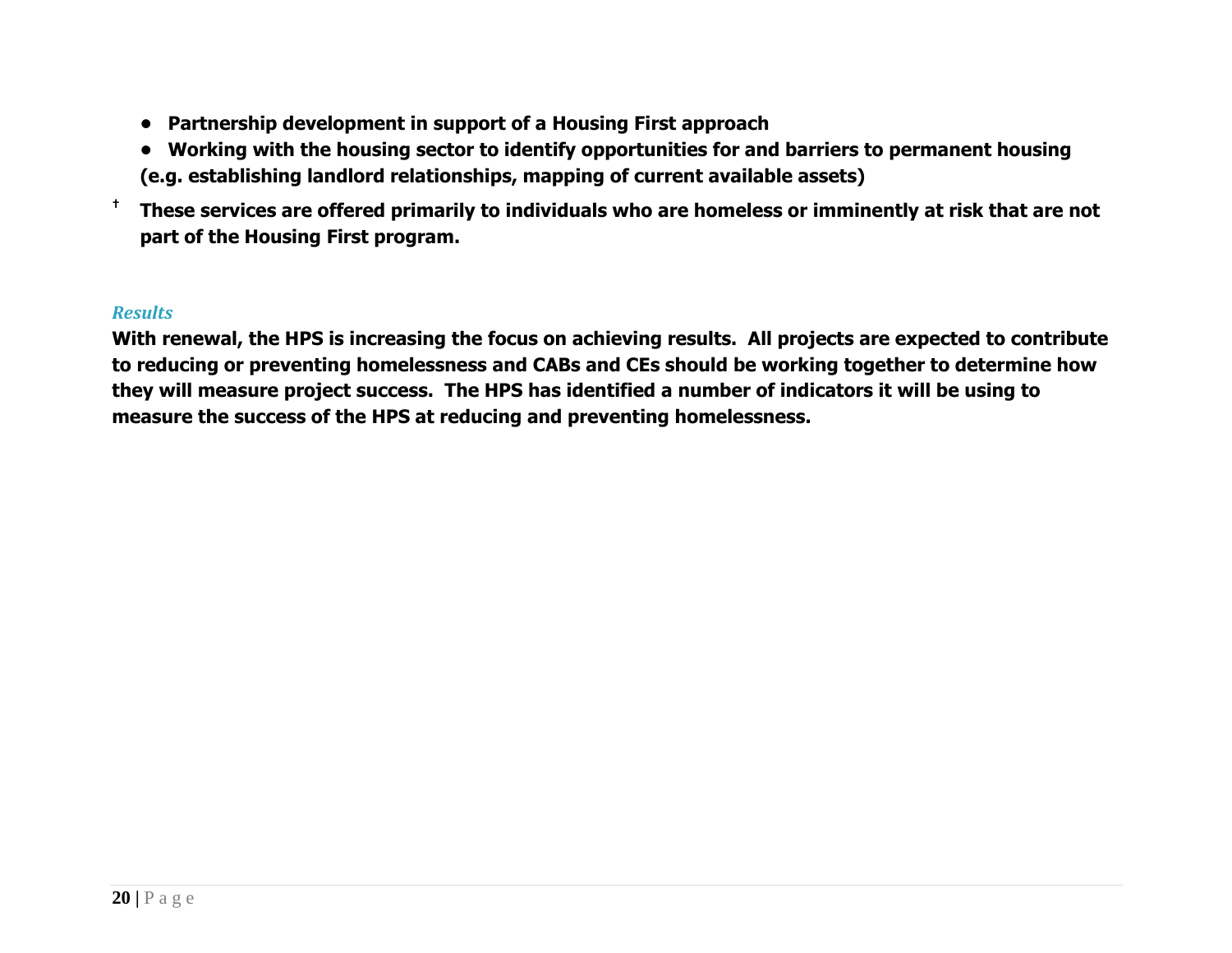## <span id="page-20-0"></span>**Description of your Priorities**

#### **Housing First (HF) Priority**

#### *Rationale*

## **Why is this a priority for your community? If the priority was identified in another related plan or planning process, please identify it.**

Our community is excited about moving to a HF model. Our current situation is that we have a number of organizations and agencies providing varied support services for the population. We have selected this priority in order to plan and lay the foundation for implementation in 2016-17. Housing stock and partnerships with Landlords is a Brandon concern. We need to strategize case management. We are planning on adopting a minimum data set for standardized data collection to assist with integrated Community planning.

#### *What other resources can you leverage to contribute to your HF efforts?*

- **• HF Readiness** none
- **• Client Intake & Assessment** none
- **• Connecting to and Maintaining Permanent Housing** none
- **• Accessing Services** none
- **• Data, Tracking & Monitoring** none

#### *Description of the Housing First (HF) Approach*

**Please describe your Housing First approach, identify what percentage of your allocation will be used towards furnishing and repairing housing for HF purposes and provide a timeline for HF implementation.**

Our community is excited about moving to a HF model. Our current situation is that we have a number of organizations and agencies providing varied support services for the population. We have selected this priority in order to plan and lay the foundation for implementation in 2016-17.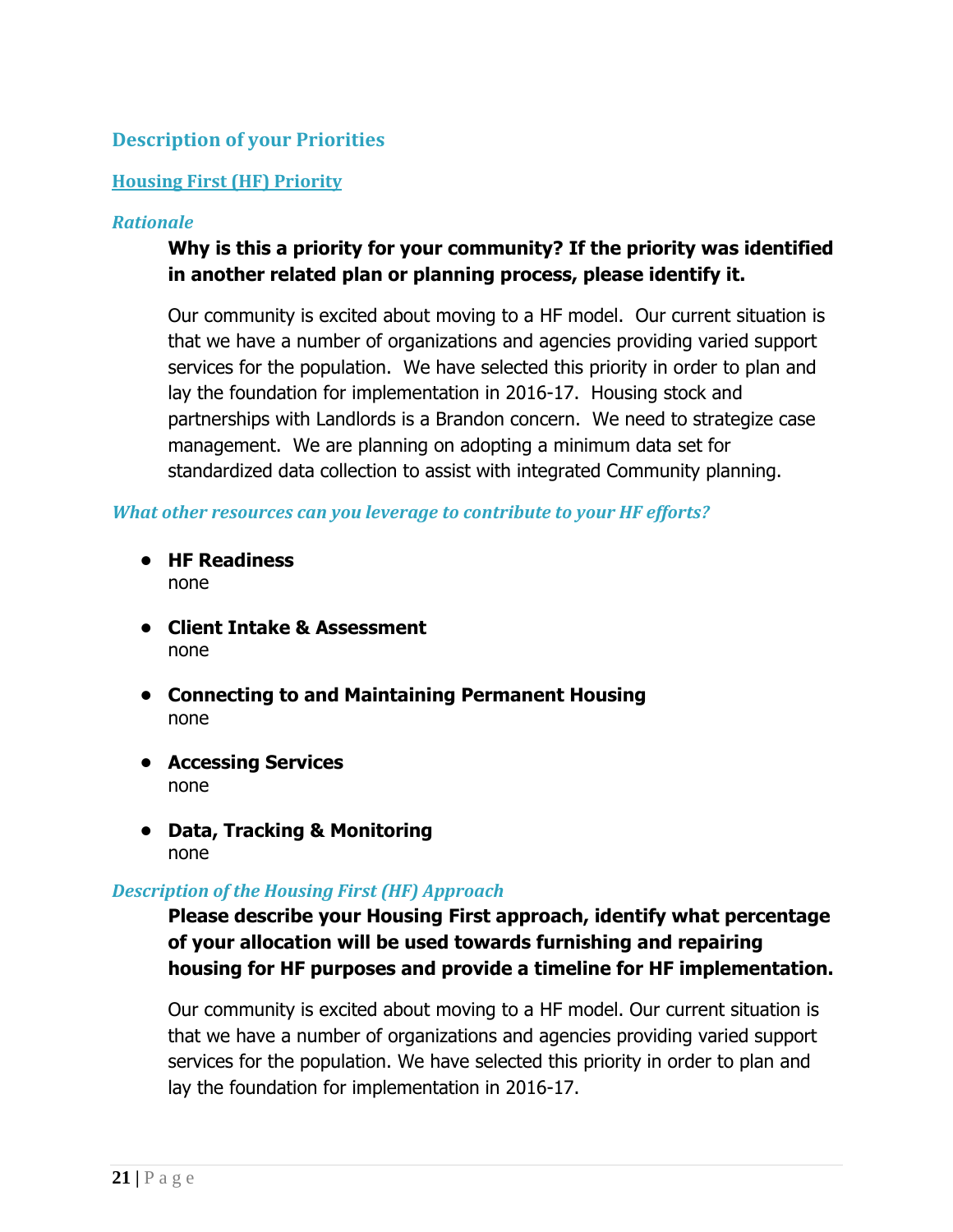In regard to Housing First, we will target chronically and episodically individuals and families who are currently homeless.

During our first year we will focus on research and ascertaining our communities preparedness for HF. Based on that research we expect to move towards and centralized case management. We expect the organization overseeing this project will work with local community agencies/partners to identify those in the target group and develop the intake/case management plan. The centralized intake will act as an access point for individuals and families who fall into the target population. This will also act as an access/referral point to other organizations within the community that work to address the needs of the target population. Staff will be hired to fulfill intake and case management roles.

Those individuals/families who are part of the target group will be placed into permanent housing as soon as possible (transitional housing arrangements may be necessary if the housing stock is limited or there is some delay due to availability of housing), and will work with a case manager to identify needs, set goals and develop supports. Follow up will be maintained on a weekly basis. Data collection/tracking will be ongoing and supported by the organization using a minimum data collection set approved by the Community Advisory Board for HPS.

The timeline for this project will include:

Year 1:

- identification of the number and make up of homeless individuals and families.
- identification of potential partner landlords (enter into discussions/education on program)
- determine data collection tool and data to be collected

Year 2:

- begin Housing First program implementation
- begin data collection
- hire staff: intake workers and case managers
- finalize landlord preferred service agreements
- begin intake and partnering with clients to locate housing and implement supports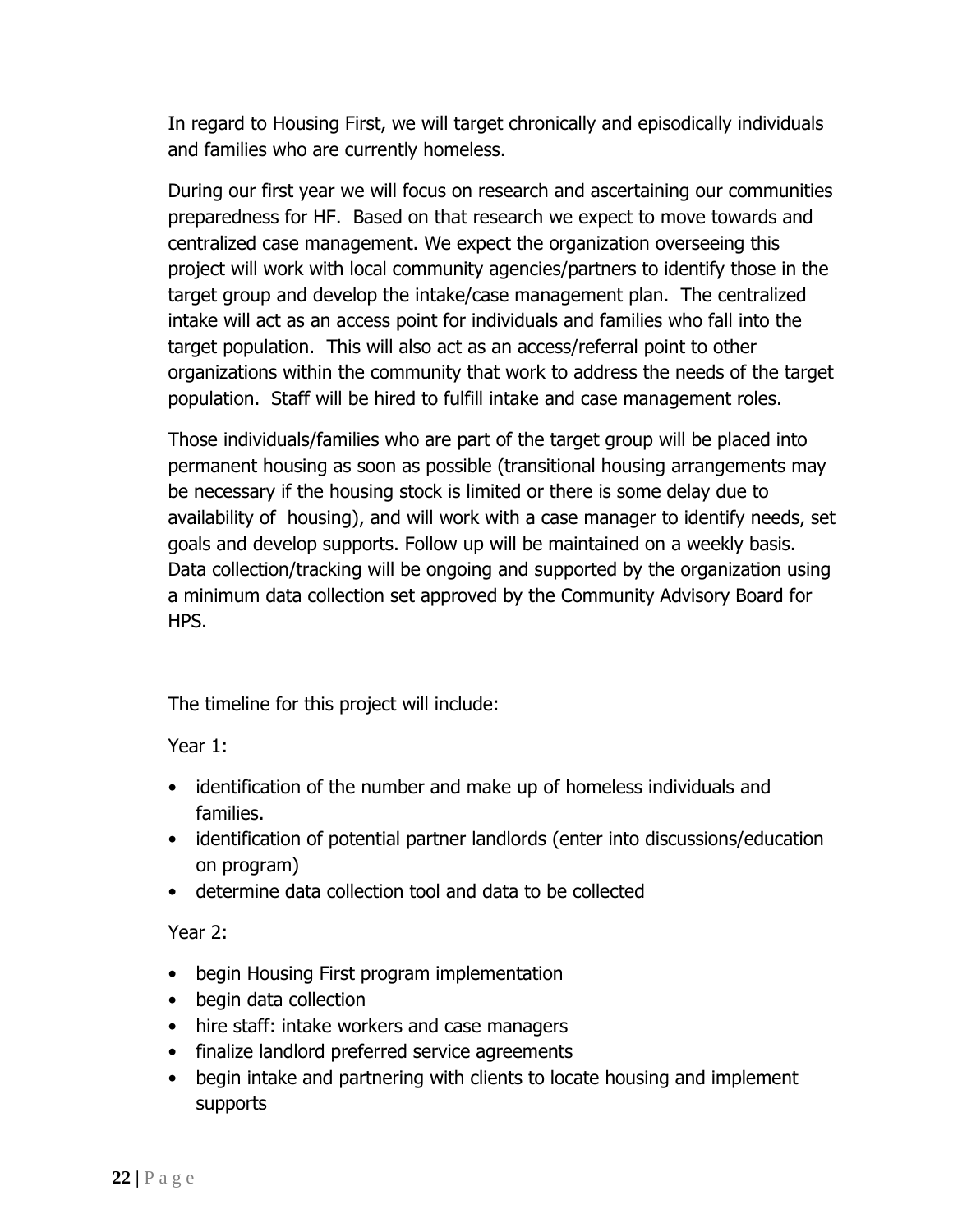Year 3:

- Housing First program fully operational and implemented
- Review/evaluate after first year

Once a client has been able to secure permanent housing with the assistance of the designated case manager, then he/she will be eligible to apply for furniture assistance. Funds have been set aside for furniture and other essential housing needs. Repair agreements will be entered into with landlords who accept Housing First clients. When/if a tenant vacates housing, repair grants will be available up to a certain amount, and within the 3-5 year timeframe as determined by the HPS and organizational contract.

Housing stock and partnerships with Landlords is a Brandon concern. The CAB has initiated a Landlord sub-committee led by a current CAB member who is also a local landlord. Through transparent communication and joint problem solving, we hope to develop a network of partnering landlords. We need to strategize case management, a task that will primarily be accomplished by the agency responsible for the centralized intake and their partners. CAB will act as a resource for them.. We are planning on adopting a minimum data set for standardized data collection to assist with integrated Community planning.

## *Target Group(s)*

## **Please describe in more detail the group(s) this priority will address.**

• Chronically homeless individuals

#### **Individualized Services priorities**

#### *Rationale*

## **Why is this a priority for your community? If the priority was identified in another related plan or planning process, please identify it.**

We selected this priority at 10% of funding to create opportunities for those currently accessing shelter and who are at risk to help individuals break the cycle of poverty.

## *Target Group(s)within the homeless and at imminent risk of homelessness populations* **Please describe in more detail the group(s) this priority will address.**

- Chronically and episodically homeless individuals
- Families and children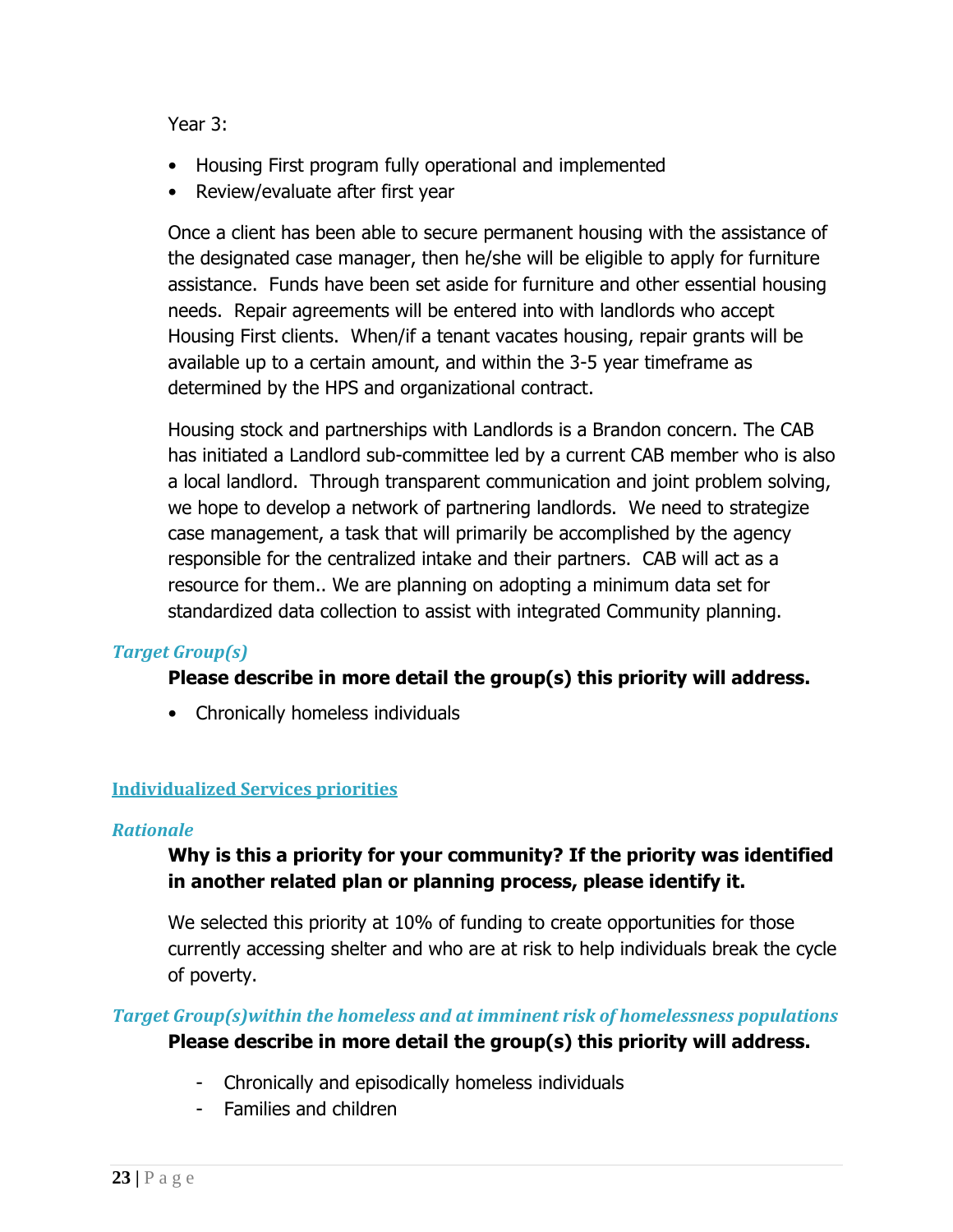- Youth
- Aboriginal people
- People with a mental health issue
- People with addictions

## **Facilities priorities**

## *Rationale*

## **Why is this a priority for your community? If the priority was identified in another related plan or planning process, please identify it.**

Our CAB selected this as a Priority in year 1 and year 2 to expand the capacity of transitional and supportive housing in Brandon which has an extremely low vacancy rate, coupled with a growing population.

## *Target Group(s) within the homeless and at imminent risk of homelessness populations*

## **Please describe in more detail the group(s) this priority will address.**

- Chronically and episodically homeless individuals
- Families and children
- Youth
- Aboriginal people
- People with a mental health issue
- People with addictions

## **Coordination of Resources and Leveraging Priority**

## *Rationale*

## **Why is this a priority for your community? If the priority was identified in another related plan or planning process, please identify it.**

Our CAB selected this priority recognizing the need to establish and improve Landlord relations; provide staff training for our extended agencies and to complete and update Community planning while enhancing the community collaboration. Our efforts will be directed towards developing a network to avoid duplication and fostering support to each other.